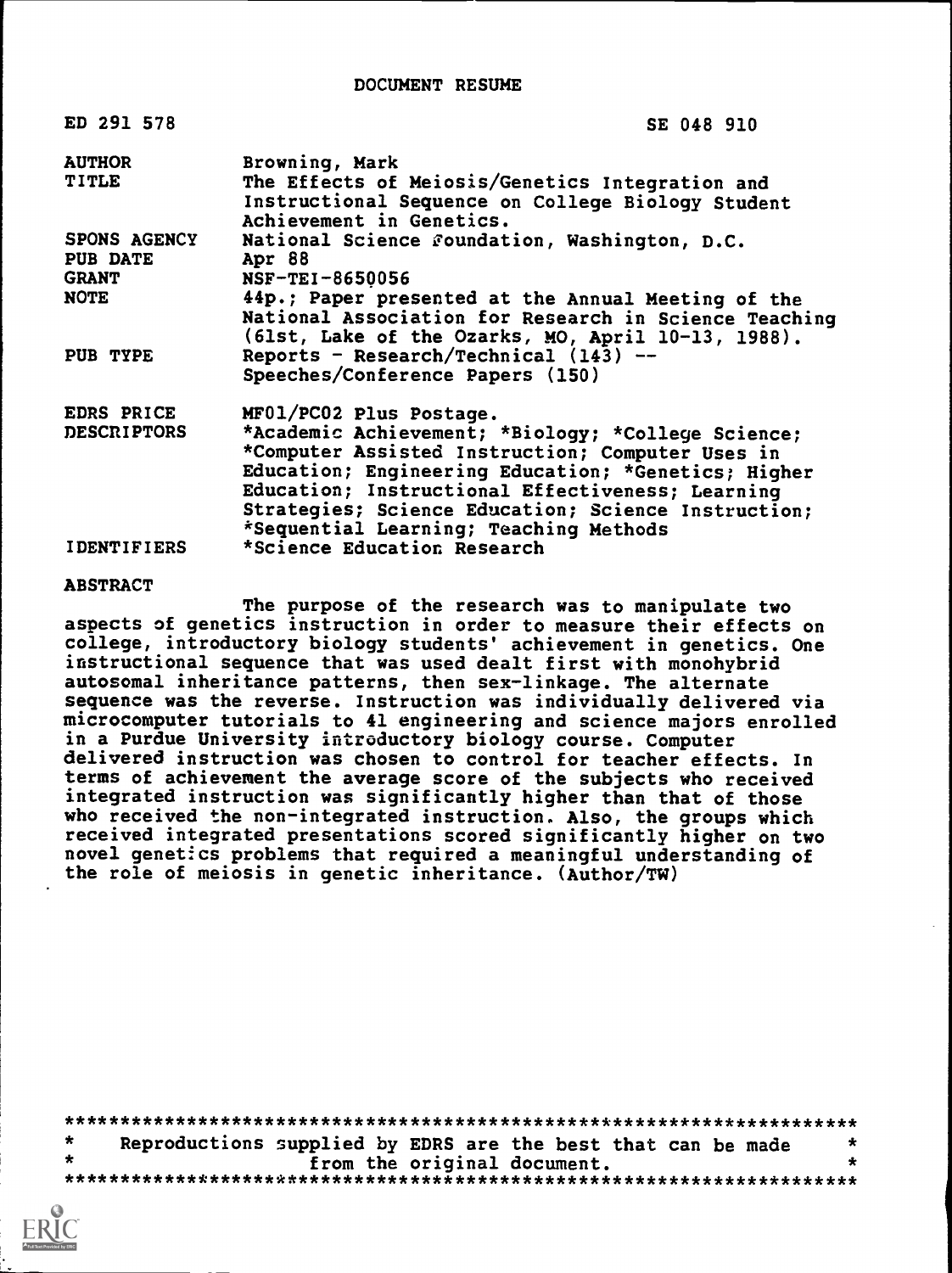#### ABSTRACT

The Effects of Meiosis/Genetics Integration and Instructional Sequence on College Biology Student Achievement in Genetics.

> "PERMISSION TO REPRODUCE THIS MATERIAL HAS BEEN GRANTED BY

Mark Browning

TO THE EDUCATIONAL RESOURCES INFORMATION CENTER (ERIC)."

U.S. DEPARTMENT OF EDUCATION<br>Office of Educational Research and Improvement EDUCATIONAL RESOURCES INFORMATION LA )<br>A This document has been reproduced as<br>Received from the person or organization **Calculation**<br>C. Minor changes have been made to improve

 $\mathbf{v}$ 

 $\mathbf{u}$ 

SE O48 F/O

Mark Browning Department of Biological Sciences Lilly Hall of Life Sciences Purdue University West Lafayette, Indiana 47907

Mare production quality.<br>
Points of view or opinions: stated in this docu-<br>
Ment do not necessarily represent Official<br>
OERI position or policy.

The purpose of the research was to manipulate two aspects of genetics instruction in order to measure their effects on college, introductory biology students achievement in genetics.

The study was conducted as a true experiment and utilized a fully randomized 2 X 2 factorial design. One independent variable was the degree to which meiosis was instructionally integrated with genetics. At one level of integration, meiosis was treated separately from genetic inheritance. At the other level, meiosis was used in genetics contexts to explain the results of gametogenesis. The other independent variable was instructional sequence. One sequence, similar to that found in many biology texts, dealt first with monohybrid autosomal inheritance patterns, then sex-linkage. The alternate sequence, suggested by R. R. Tolman, was the reverse.

Instruction was individually delivered via microcomputer tutorials to 41 engineering and science majors enrolled in a Purdue University introductory biology course. Computer delivered instruction was chosen to control for teacher effects.

The criterion test was developed by the investigator and measured a subject's ability to define genetics terms, state relationships between terms, and solve various types of familiar and novel genetics problems.

A two-way ANOVA of the scores from each of the ten test tasks and the total test score revealed the following. In terms of the test overall, the

 $\begin{smallmatrix}1\1\2\end{smallmatrix}$ 

 $2\overline{2}$ 

BEST COPY AVAILINGS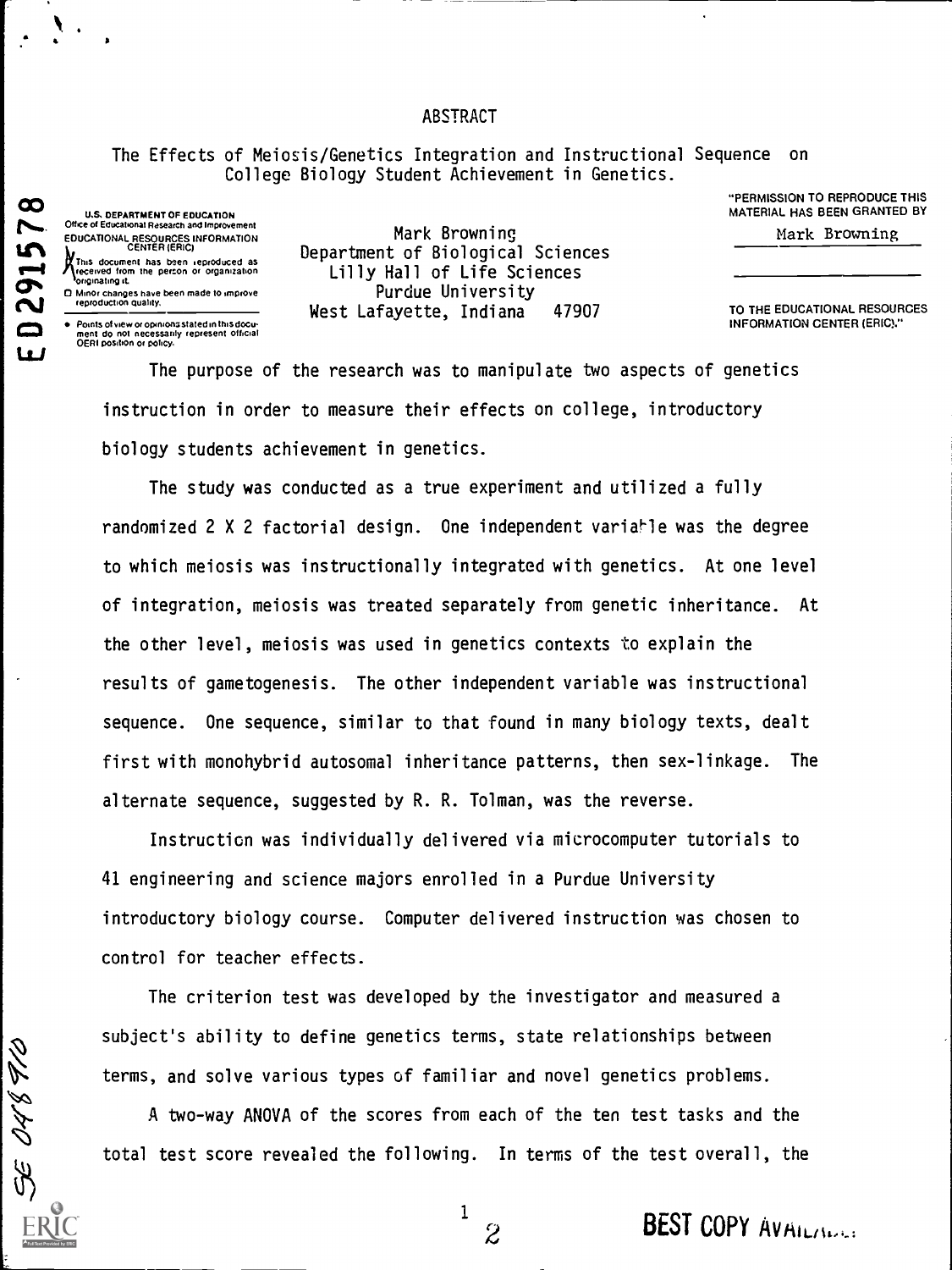average score of the subjects whc received integrated instruction was significantly higher than that of those who received the non-integrated instruction. With respect to the individual test tas s, the Tolman sequence groups scored significantly higher on the definitions task than did the nonlolman groups. However, the non-Tolman groups scored significantly higher on the monohybrid genetics problem. Finally, the groups hich received integrated presentations scored significantly higher on two novel genetics problems that required a meaningful understanding of the rol e of meiosis in genetic inheritance.

r

In terms of genetics instruction, these results favor the integrated approach. However, the sequence results are less clear, providing conflicting evidence as to the general efficacy of the alternate a pproaches.



 $\overline{\mathbf{3}}$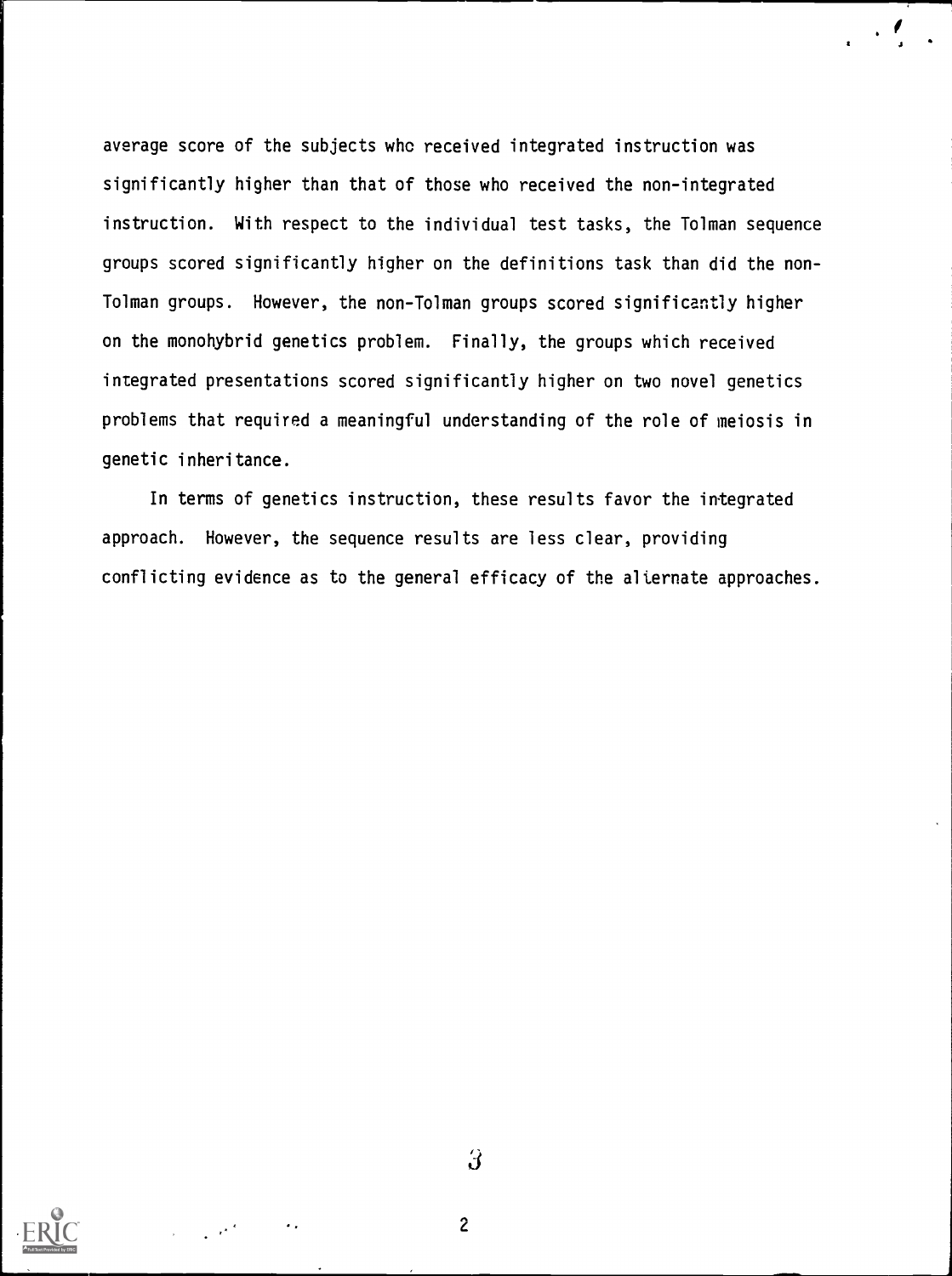The Effects of Meiosis/Genetics Integration and Instructional Sequence on College Biology Students' Achievement in Genetics

> Paper presented at the National Association for Research in Science Teaching annual conference Lake Ozark, Missouri

> > April 13, 1988

Mark Browning Department of Biological Sciences Purdue University West Lafayette, Indiana 47907



 $_1$  4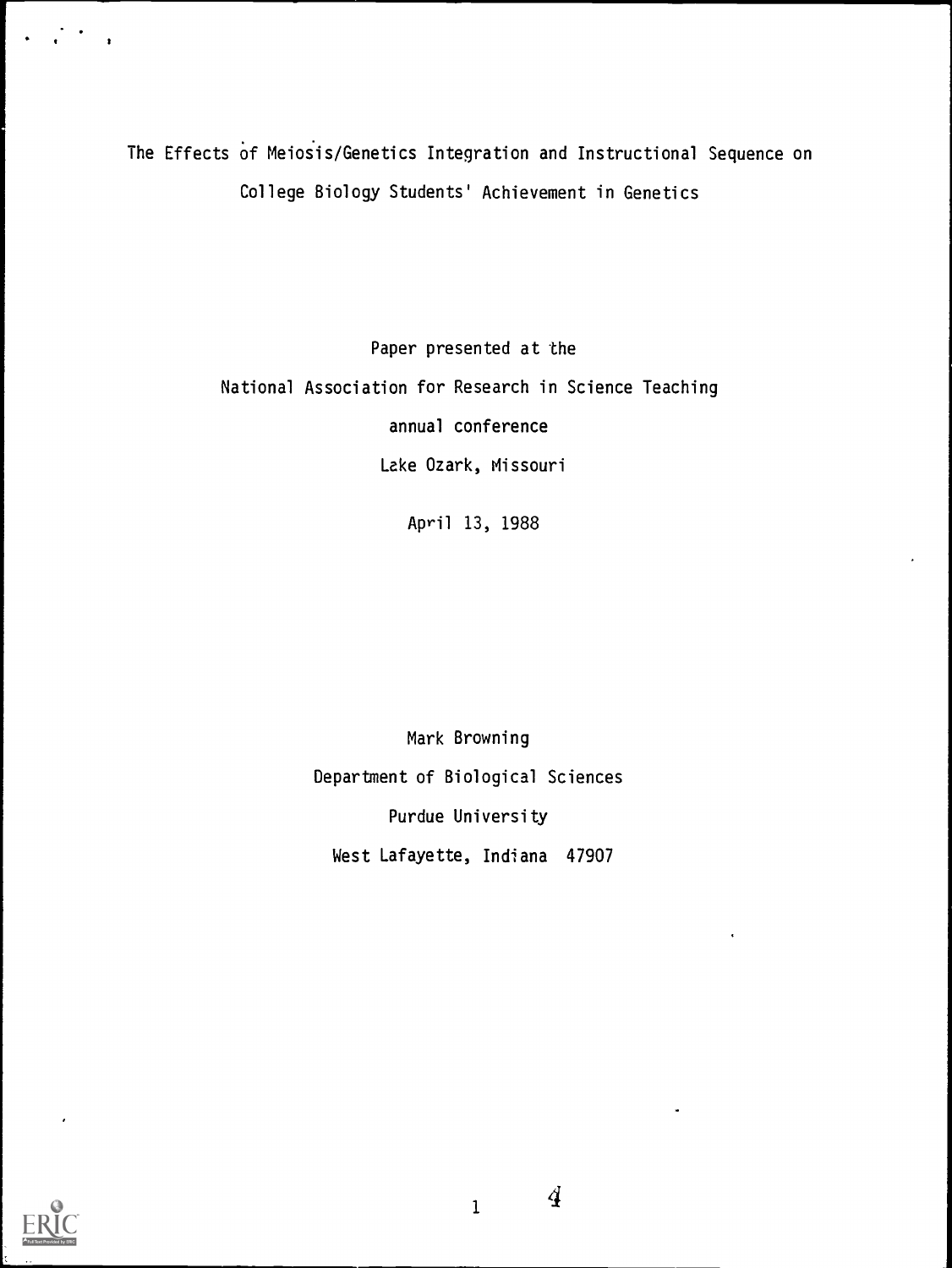#### INTRODUCTION

The principles of genetics are both fascinating and powerful in that they not only explain inheritance, but also interrelate the structures, the functions and the evolution of living organisms. Biology educators have long been aware of the power of genetic principles to explain and organize data, and thus many have recognized the importance of genetics in biology curricula, as was recently indicated by Finley, Stewart and Yarroch (1982). Although important to well-rounded biology courses, genetics and its related topics have been rated by teachers and students to be among the most difficult content to learn (Finley et al.; Johnstone & Mahmoud, 1980), and the problems students experience with genetics are legion (Hildebrand, 1985). One such problem that has recently been the focus of research involves the failure of students to appreciate the relationship between meiosis and genetics.

The failure of some students to recognize the vital role that meiosis plays in a study of inheritance has been well documented. For example, in two studies Stewart (1982, 1983) utilized tape-recorded, think-aloud, problem solving sessions with a total of 41 high school biology students to gather data on their genetics problem solving strategies. One major finding of both studies was that some subjects could successfully solve genetics problems without adequate knowledge of the meiosis-inheritance link. However, Stewart concluded that the problem solving was not meaningful because the students could not explain, in biological terms, the origin of the parental gametes.

Tolman (1982) also used the taped interview technique in his work with 30 high school students who had completed tenth-grade biology. He found that some of his subjects had difficulty solving monohybrid and codominance problems because they did not properly assign alleles to gametes. Tolman

 $\frac{2}{5}$ 

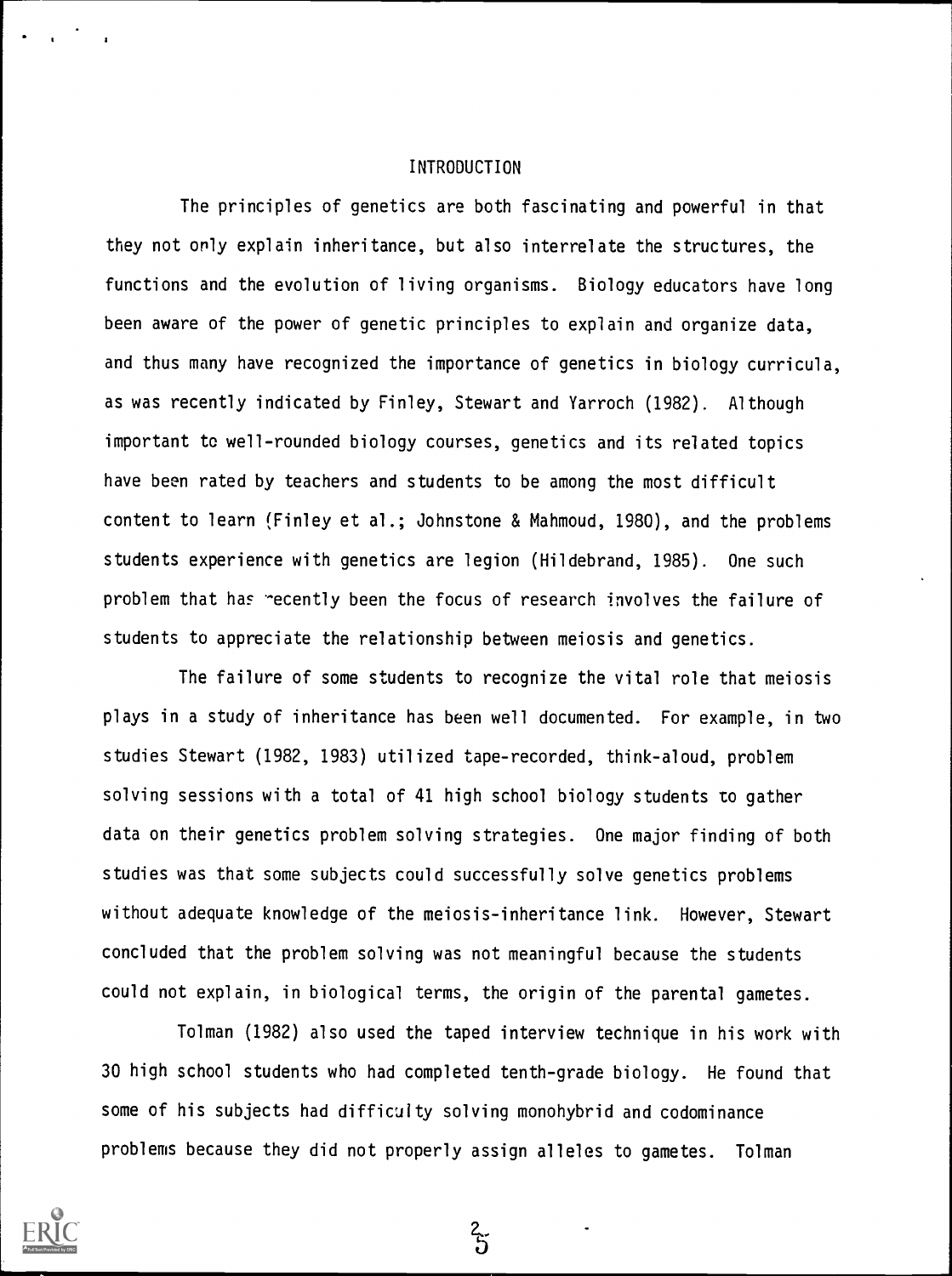claimed that the difficulties would have been avoided if the students were more aware of the movements of chromosomes and alleles during the first meiotic division.

The problem of relating meiosis to genetics is not solely one of high school students, as was shown by Peard (1983), who studied 40 Cornell introductory biology students. Using interviews to assess their previous genetics instruction, Peard found that 17 of them saw no connection between meiosis and genetics problem solving. The remainder were aware of the relationship, but only three could remembe. meiosis, and those three could not clearly state the relationship.

Finally, Browning and Lehman (in press) used microcomputer programs to gather data concerning the genetics misconceptions of 135 college, introductory biology students. They found the assignment of alleles to gametes in simple genetics problems to be a significant stumbling block for a number of the students. Many of the gamete errors indicated a lack of knowledge concerning how alleles segregate and assort in meiosis.

In conclusion, several investigators who used different data gathering techniques and who studied various kinds of biology students have discovered an important missing conceptual link between meiosis and genetics. In some cases, the missing link apparently made it difficult for students to solve genetics problems; in others, the missing link undermined their meaningful solution.

After the missing conceptual link was elucidated, educational researchers began to propose methods for meaningfully integrating meiosis and genetics. Recently, Lehman (1988) made a modest attempt to integrate meiosis and genetics in the biology curriculum of preservice elementary school teachers attending Purdue University. Lehman's study had a media focus and



3 \_

 $\sigma$  gives the set of  $\sigma$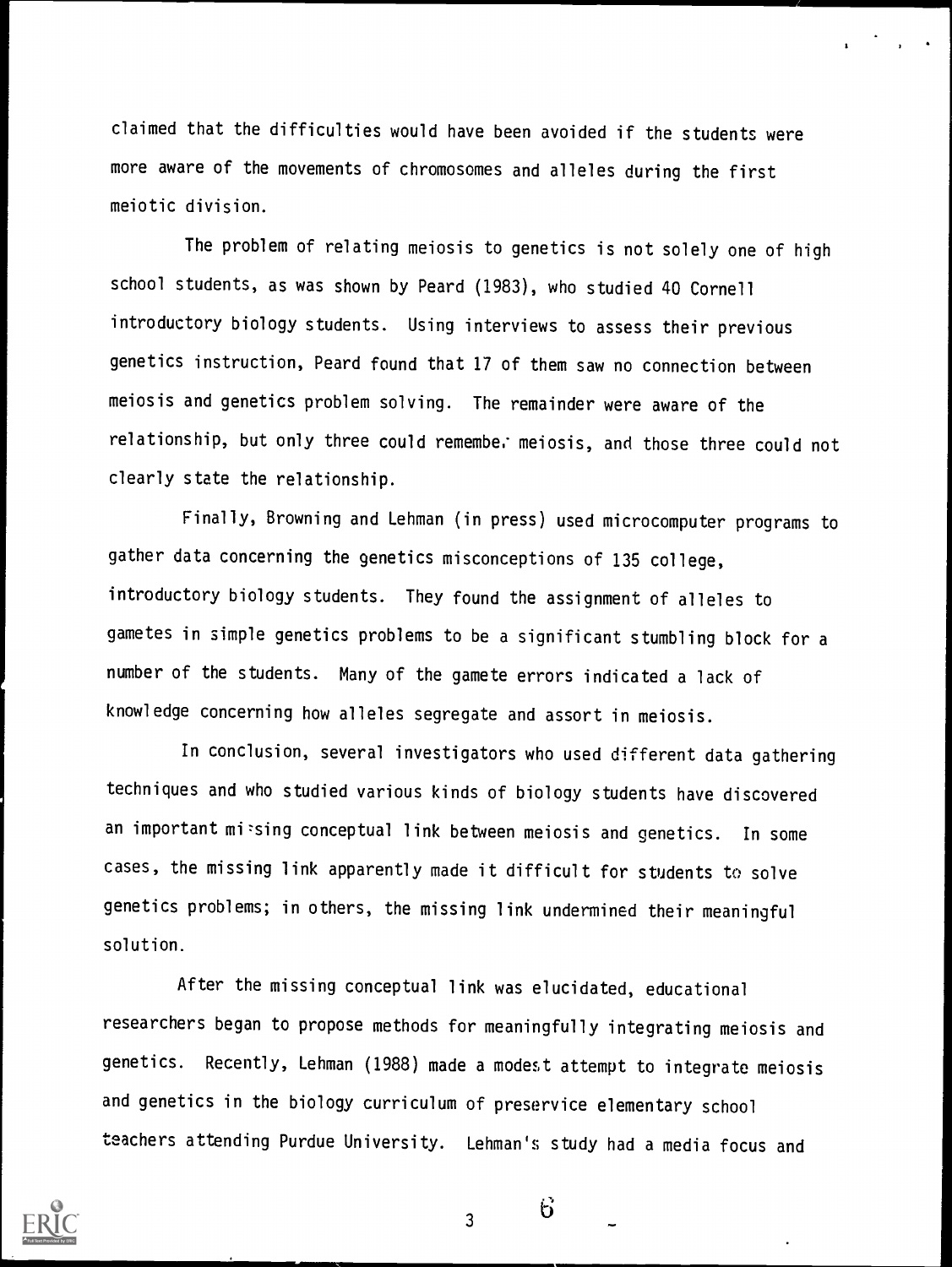tried to assess the impact of computer-based activities on the preservice teachers' biology achievement, as well as their attitudes toward biology and computers. A small segment of his study incorporated a microcomputer-based genetics problem solving tutor which interacted with subjects as they attempted to solve two monohybrid and two dihybrid problems. The program was able to detect when a subject was having difficulty completing any one of the several steps required to solve the genetics problems. When a subject failed to properly assign alleles to gametes, the program presented a meiosis-based tutorial which explained the allele sorting process. Of Lehman's 187 subjects, 97 interacted with the program, and the others were simply given time to practice genetics problem solving on their own with some assistance from their instructors. The subjects then wrote a "genetics paper" in which they proposed a model of inheritance based upon their own Drosophila experiments and other lab activities, which for some included use of the tutoring program. Using that criterion, Lehman found no particular achievement difference between the two groups. He attributed this outcome to a lack of sensitivity on the part of the measures used to gauge achievement.

Using a more direct approach, Allen and Moll (1986) have instituted classroom instructional procedures and special homework exercises which were designed to reinforce the meiosis/genetics link for college, introductory biology students. In the Allen and Moll curriculum, use of the Punnett square algorithm was replaced by diagrams of meiosis and fertilization which emphasized gene-chromosome relationships. Also, full credit on genetics homework could only be earned by use of the meiotic approach. Moll ana Allen (1987) reported that students who used the integrated or meiosis-based approach on monohybrid genetics problems were more likely than the students who used an algorithmic method to solve the problems successfully. However,

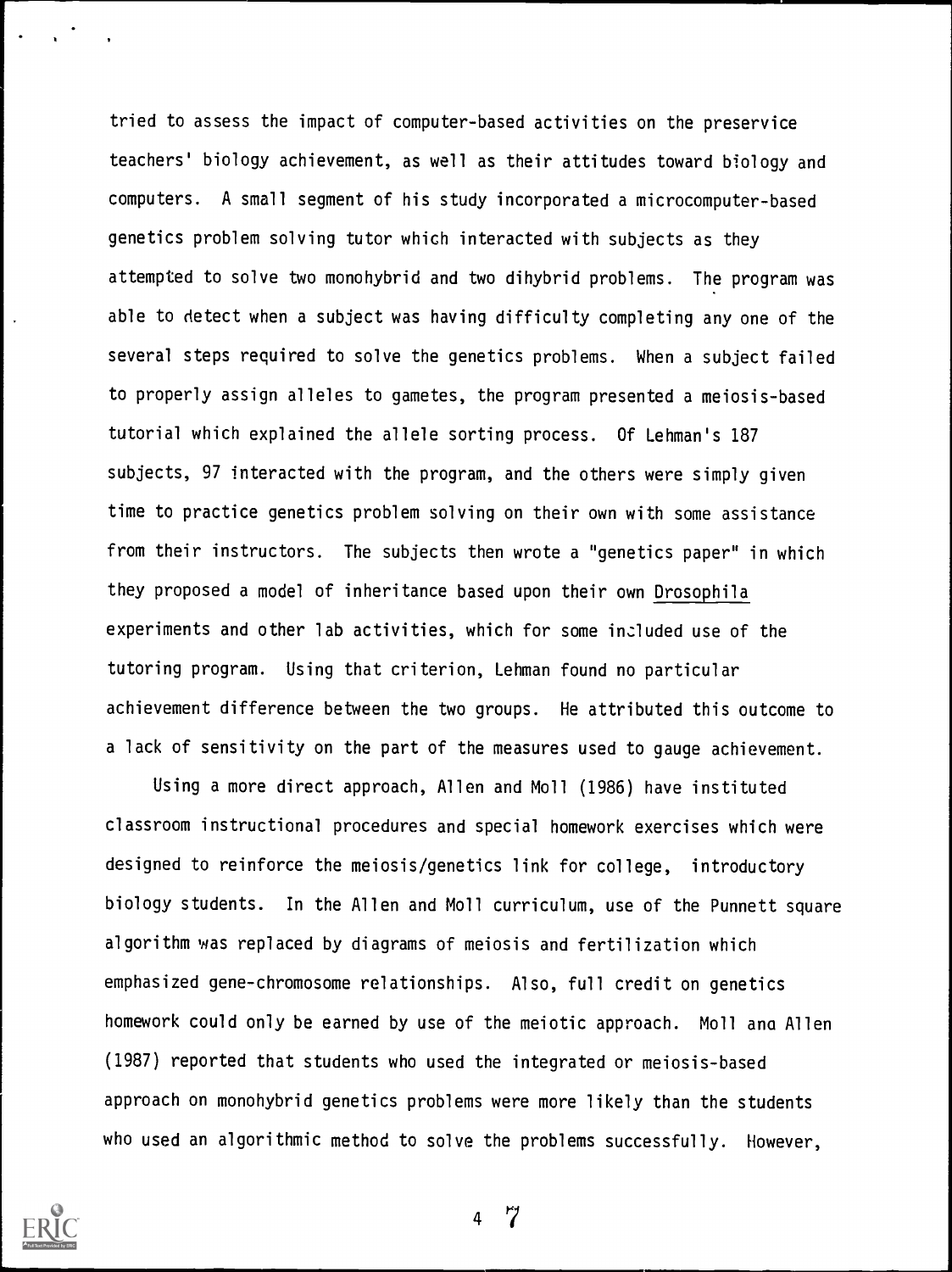these are not experimental results because all subjects received the integrated instruction. Therefore, it may be that the successful problem solvers were more likely to choose the somewhat more complex meiotic approach, and the less successful students were more likely to utilize the simpler, algorithmic method.

Thomson and Stewart (1985) made recommendations as to how to structure a curriculum which would make the relationship between genetics and meiosis less mysterious. Their suggestions included a simplification of meiosis vocabulary, a greater emphasis on the relationship between genes and chromosomes, an increase in the number and quality of text diagrams of meiosis, and consistent use of the terms gene, allele and trait. These two investigators did not report the effects of their suggestions on student performance.

Cho, Kahle and Nordland (1985) proposed a number of teaching strategies aimed at improving genetics instruction. Their suggestions with respect to meiosis/genetics integration were theoretical and sequence-based. They argued that the assimilation theory of Ausubel, Novak and Hanesian (1978) suggests a sequence which should begin with genetics, flow to meiosis and then finish with chromosome theory. Cho, Kahle and Nordland claimed that such a sequence would promote the desired conceptual linkage via subsumption, but they did not actually conduct a study to assess the effects of the proposed sequence.

F'snally, Tolman (1982) also published an instructional approach designed to integrate the ideas of meiosis with those of genetics. Tolman outlined and called for an evaluation of a specific scope and sequence of genetics instruction that was different from what he termed the traditional approach (see Figure 1). Tolman's suggestions are worth examining in some



5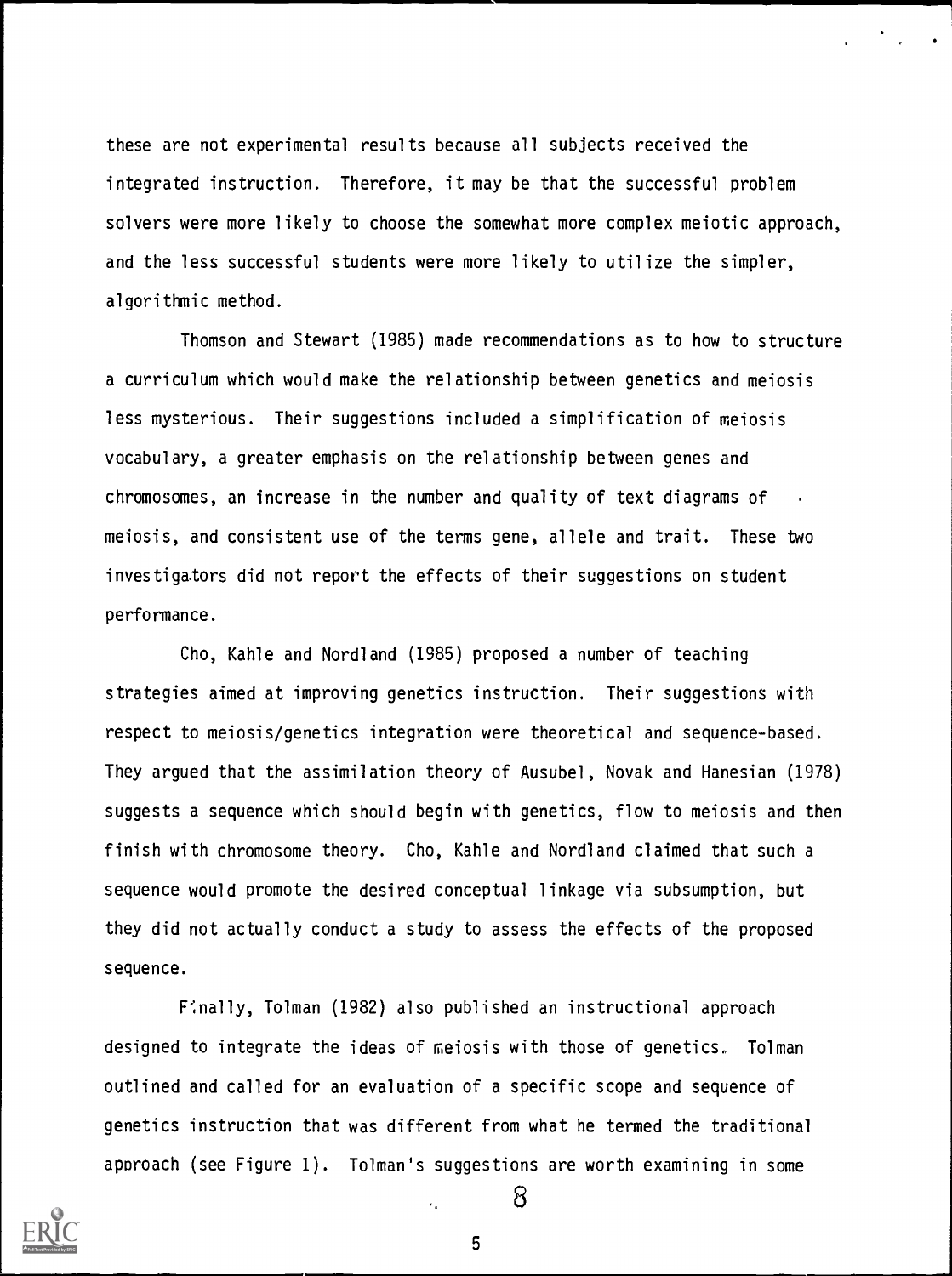| Traditional                                                                                  | Tolman                                                                                                                      |
|----------------------------------------------------------------------------------------------|-----------------------------------------------------------------------------------------------------------------------------|
| Meiosis (no genes<br>on chromosomes)                                                         | Meiosis (genes on<br>chromosomes)                                                                                           |
| Mendel's Pea Experiments<br>(Introduce basic genetic<br>vocabulary and inheritance<br>model) | Sex Chromosomes in<br>Humans (show genes<br>on chromosomes and<br>trace back<br>to<br>meiosis)                              |
| Monohybrid Cross<br>(autosomal)                                                              | Sex-linked Traits in<br>Humans (emphasize<br>meiosis and<br>introduce basic<br>genetic vocabulary<br>and inheritance model) |
| Dihybrid Cross                                                                               | Monohybrid Cross                                                                                                            |
| Incomplete Dominance<br>(Codominance)                                                        | Dihybrid Cross<br>(autosomal and in<br>humans)                                                                              |
| Sex Chromosomes                                                                              | Codominance (in<br>humans)                                                                                                  |
| Sex Determination                                                                            | Mendel's Pea<br>Experiments                                                                                                 |
| Sex-linked Traits                                                                            |                                                                                                                             |



 $\bar{\mathcal{A}}$ 

 $\bullet$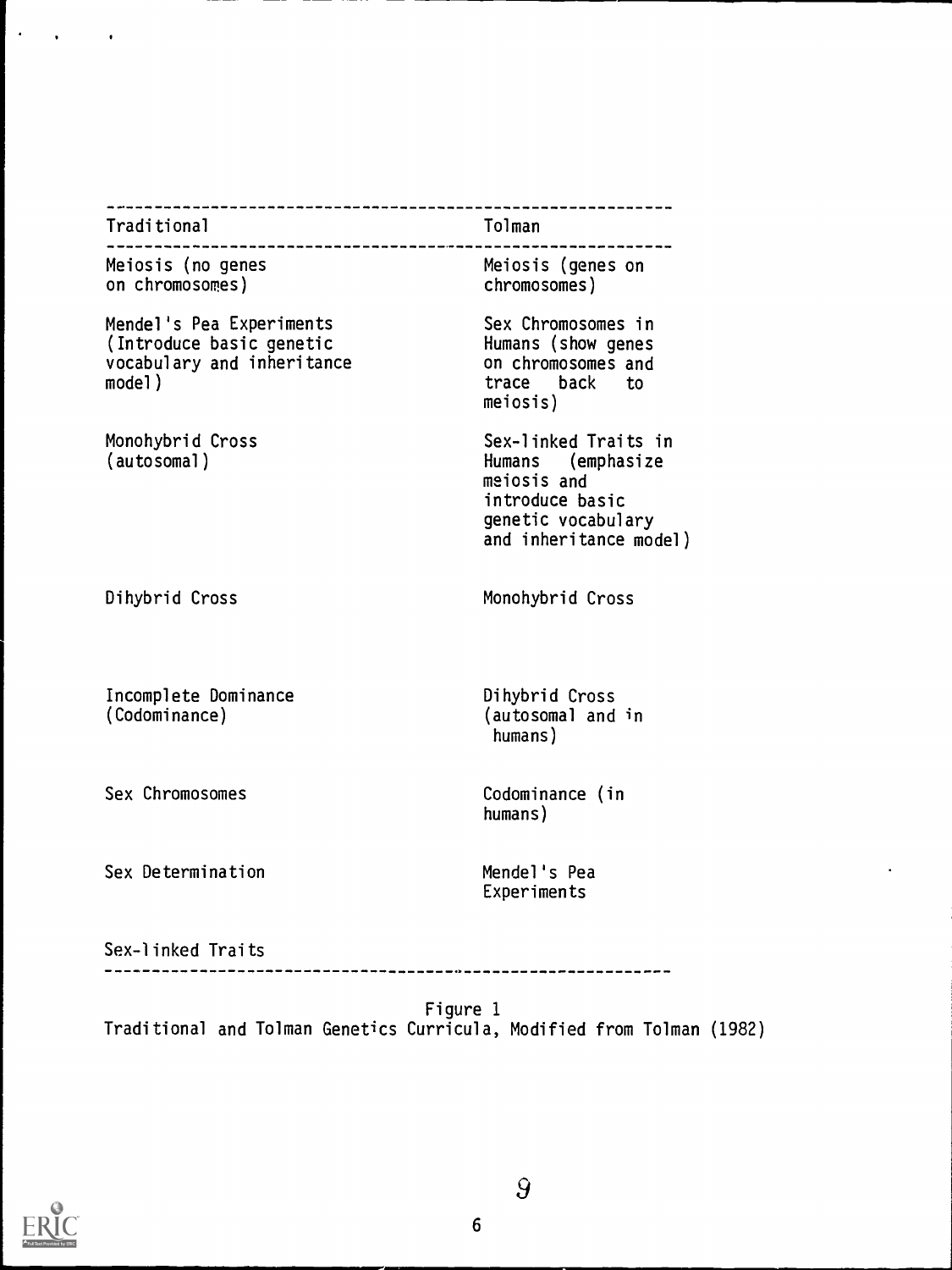detail because they were the basis for the instructional independent variables used in this study.

Tolman's (1982) suggested curriculum was different from the traditional in three ways. First, Tolman focused on human inheritance, rather than that of fruit flies or garden peas. Although a human-centered approach has motivational value, Tolman chose it because it allowed his curriculum to begin genetics with information concerning human sex chromosomes and sex determination that he argued was already present in the cognitive structures of novice genetics students. Such a beginning naturally led to the next difference between the two curricula: topical sequence. Tolman's sequence began with sex-linkage and then moved on to autosomal patterns of inheritance. In contrast, many biology textbooks follow the reverse order (Browning, 1987). Also, because textbooks heavily influence curricula at the high school and introductory college levels (Hurd, Bybee, Kahle, & Yager, 1980; McInerney, 1986; Wivagg, 1987), many biology courses probably follow an instructional sequence similar to what Tolman called traditional. Finally, Tolman's approach emphasized the gene-chromosome relationship and drew meiosis into the discussion of genetic inheritance; thus Tolman's curriculum was integrated, as well as human-centered and based upon a non-standard sequence.

The explicit nature of Tolman's curriculum suggestions and his request for a well controlled test of them provided the motivation for the implementation of an experiment to evaluate his ideas. However, the simultaneous evaluation of three binary instructional variables was a problem. A factorial experiment which manipulated all three variables would require eight treatment groups and at least 80 subjects. Because that many subjects were not available, it was decided to test only the integration and sequence variables while using human genetic inheritance in all treatments.



10  $\chi_{\rm{p}}$  $\overline{7}$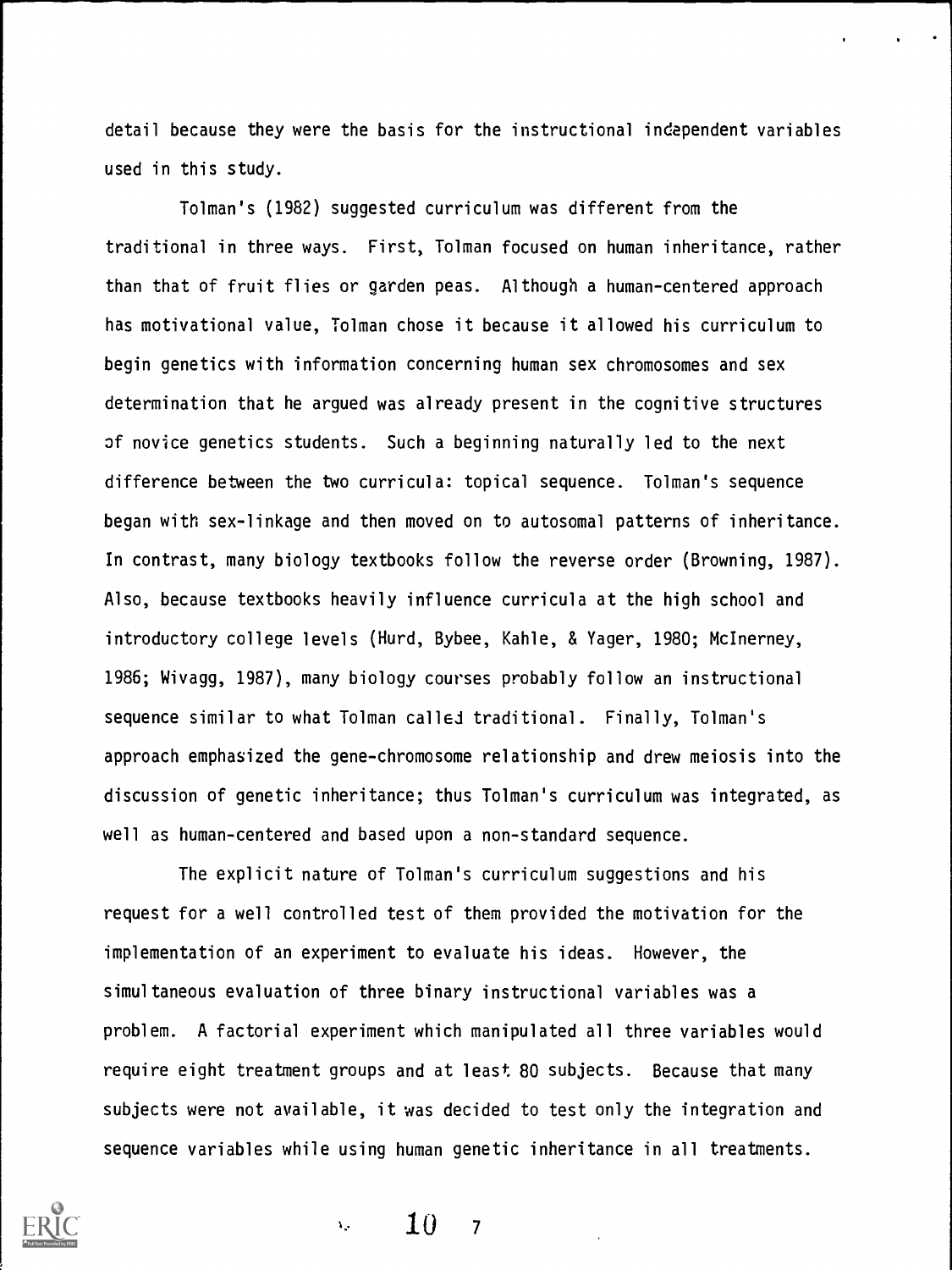In summary, a review of the relevant literature revealed that some genetics students did not appreciate the link between meiosis and genetic inheritance. Some of these students had trouble solving and/or justifying their solutions to genetics problems. Among others, Tolman (1982) suggested an instructional approach designed to relieve some of the students' difficulties. The study described below is an examination of the effects of two of Tolman's suggestions on college, introductory biology students' achievement in genetics.

## METHODOLOGY

#### Design

The study utilized a 2 X 2 fully randomized, factorial, experimental design with each independent variable at two, fixed levels. One independent variable was meiosis/genetics integration in which either meiotic or algorithmic approaches to gametogenesis were taught. The other independent variable was topical sequence. One sequence, which was devised by Tolman (1982), discussed single gene pair sex-linkage first, then monohybrid autosomal inheritance; the other, which conformed to that found in most biology texts, was the reverse. The various combinations of independent variables and the resulting treatment groups are summarized in Figure 2.

# Subjects

The 41 subjects represented the entire enrollment of an introductory biology course held at Purdue University during the fall of 1986. Each subject provided information concerning his/her age, gender, school major and SAT scores. This information was elicited and recorded by the computer program which subsequently delivered the instructional treatment. The



11.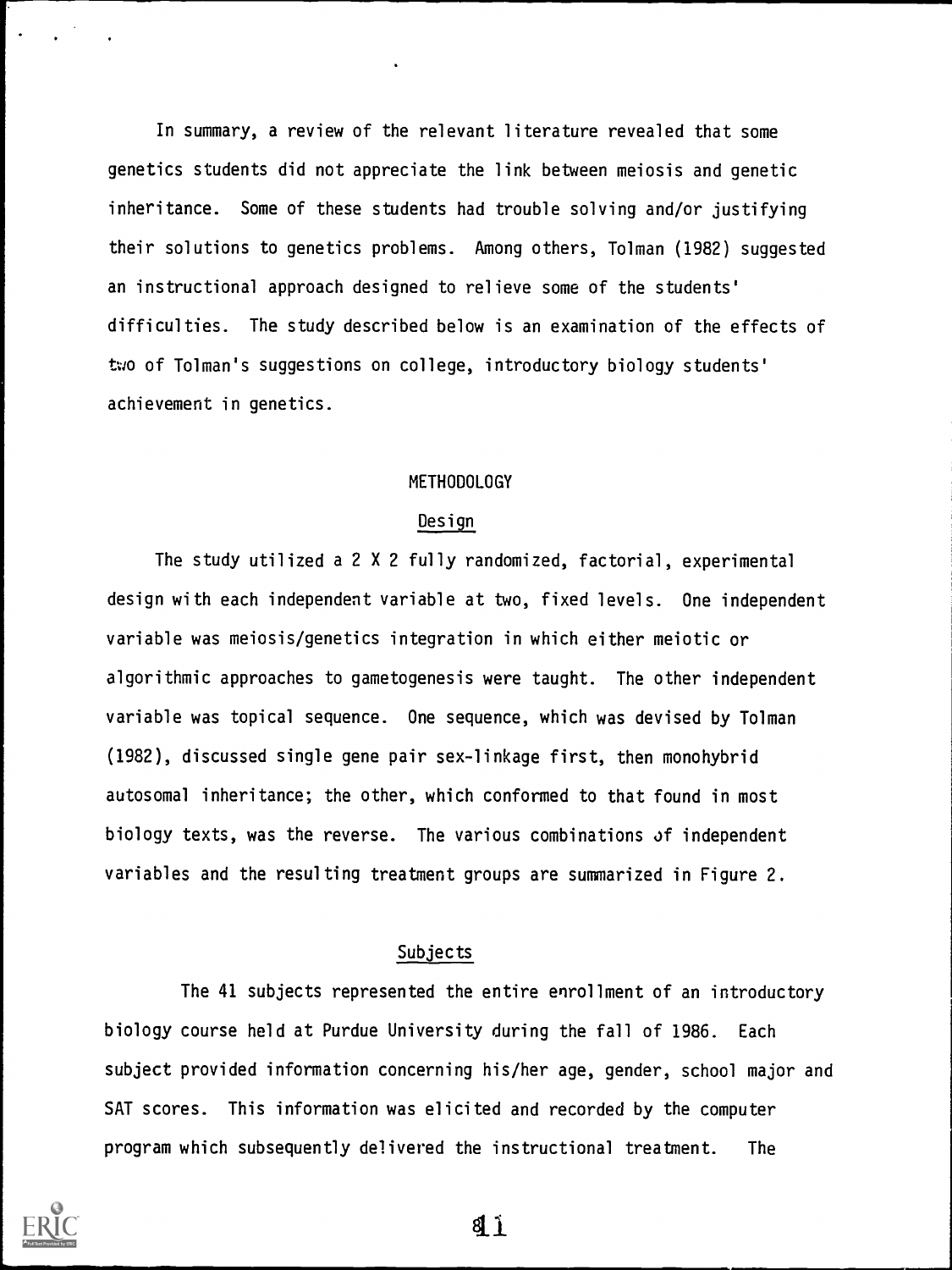# Level of Integration

 $\ddot{\phantom{0}}$ 

| Group 3<br>Group 1<br>Group 4<br>Group 2 | Sequence                    | Integrated | : Nor Integrated : |
|------------------------------------------|-----------------------------|------------|--------------------|
|                                          | Tolman-like                 |            |                    |
|                                          | Non-Tolman<br>(traditional) |            |                    |

Figure 2 Experimental Design Layout

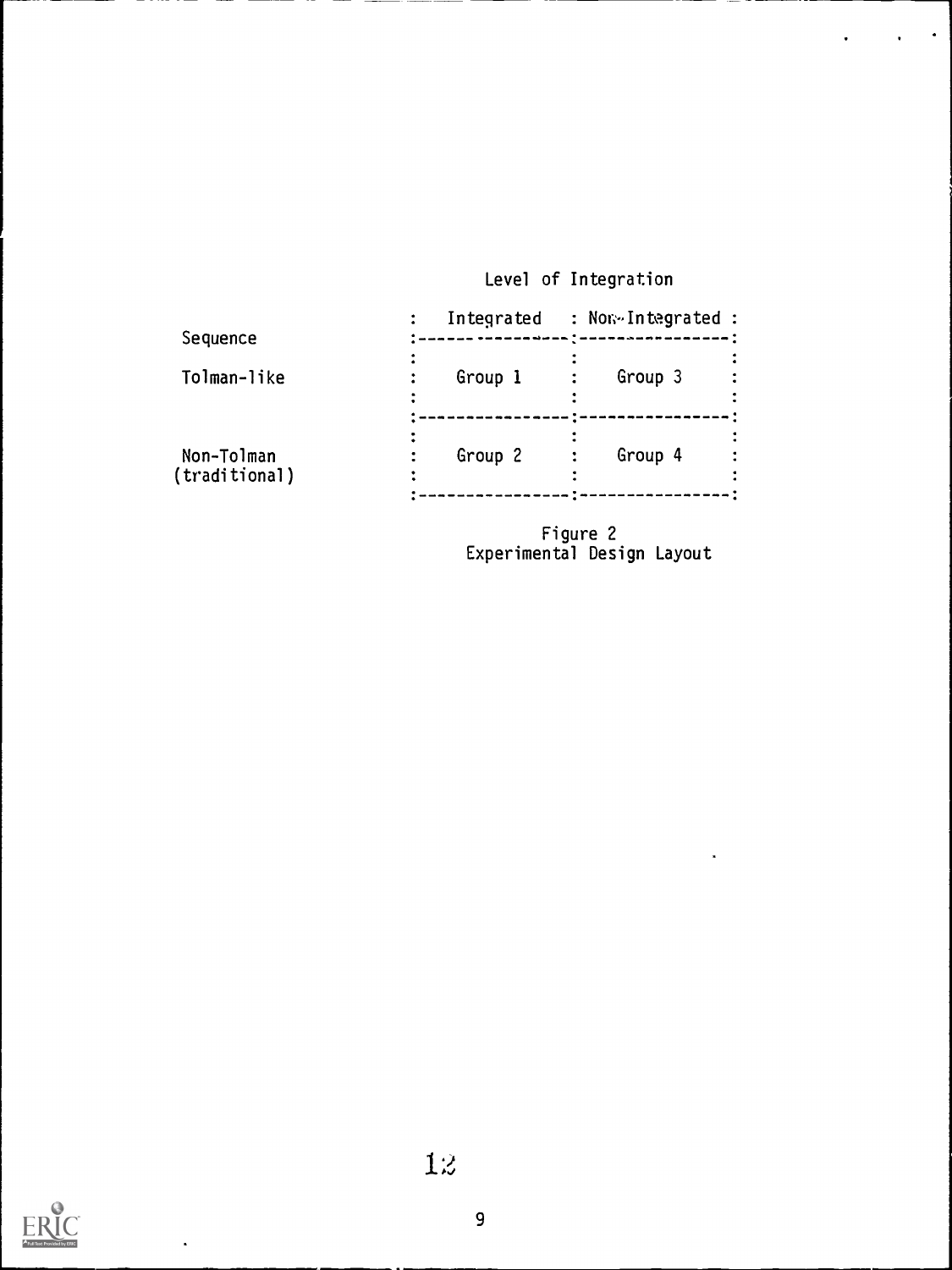subjects were generally engineering and science majors, as indicated in Table 1. The four treatment groups, to which the subjects were individually and randomly assigned, are characterized in Table 2.

As indicated above, the SAT data were collected via student self-report. Although it may seem risky to rely on self-reports, Hamilton (1981) found moderate to high (0.70 to 0.90) correlations between college student selfreport of SAT scores and the objective measures. The SAT data were gathered to determine if, at least by these measures of schr,astic ability, the treatment groups were different before the experiment began. A one-way ANOVA of the SAT verbal and math scores detected no significant differences, as is shown in Tables 3 and 4.

### Treatments

#### Computer-Delivered Tutorials

Because it was feared that the effects of the instructional variables would be obscured by natural fluctuations in teacher performance, the four treatments were prepared solely by the investigator and then incorporated into separate computer programs. The use of instructional software guaranteed that a given treatment could be reliably repeated and the different treatments woula vary only as prescribed by the investigator.

Each computer program was a tutorial which consisted of a series of screens that displayed text, graphics, animations, and multiple-choice questions designed to facilitate the learning of certain introductory genetics terms, concepts and rules (see Table 5). The programming was done in Borland's Turbo Pascal environment (Borland International, 1985).

In general, the tutorials utilized white text and high-resolution graphics on a black background and were user-friendly. The text was 80 column, double-spaced and non-scrolling to enhance reading efficiency and



 $10 \t 13$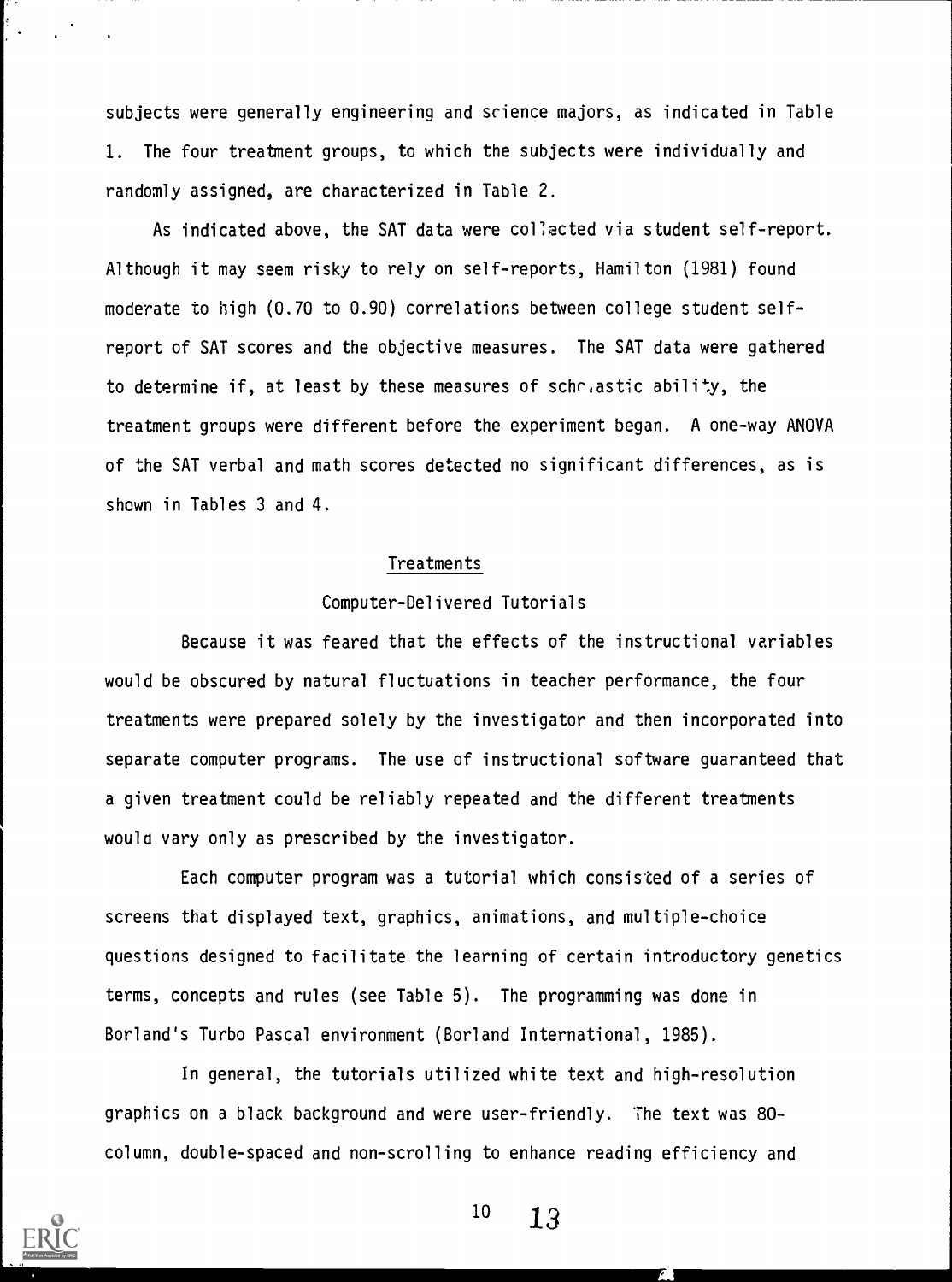

 $\langle \cdot \rangle$  .

| Major                                 | Percent $(n=41)$ |
|---------------------------------------|------------------|
| Engineering                           | 34               |
| Chemistry                             | 30               |
| Math                                  | 10               |
| Health ( $pre-med, etc$ )             |                  |
| Other (psychology,<br>geoscience,etc) | 1 9              |

Table 2 Characteristics of Treatment Groups

 $\ddot{\phantom{0}}$ 

|                                      |                                       |                | Group         |                |
|--------------------------------------|---------------------------------------|----------------|---------------|----------------|
| Characteristic                       | 1                                     | $\mathbf{2}$   | 3             | $\overline{4}$ |
| Number of Subjects                   | 9                                     | 10             | 11            | 11             |
| Gender<br>Female<br>Male             | $\begin{array}{c} 7 \\ 2 \end{array}$ | $\frac{3}{7}$  | $\frac{5}{6}$ | $\frac{4}{7}$  |
| Age $(yrs.)$<br>Average<br><b>SD</b> | 19.7<br>1.1                           | 21.4<br>1.8    | 20.5<br>1.2   | 20.4<br>1.0    |
| SAT Verbal<br>Average<br><b>SD</b>   | 575.7<br>78.1                         | 519.0<br>114.6 | 606.3<br>35.8 | 565.0<br>59.9  |
| SAT Math<br>Average<br><b>SD</b>     | 625.7<br>102.6                        | 682.0<br>61.8  | 666.3<br>46.9 | 626.1<br>85.4  |

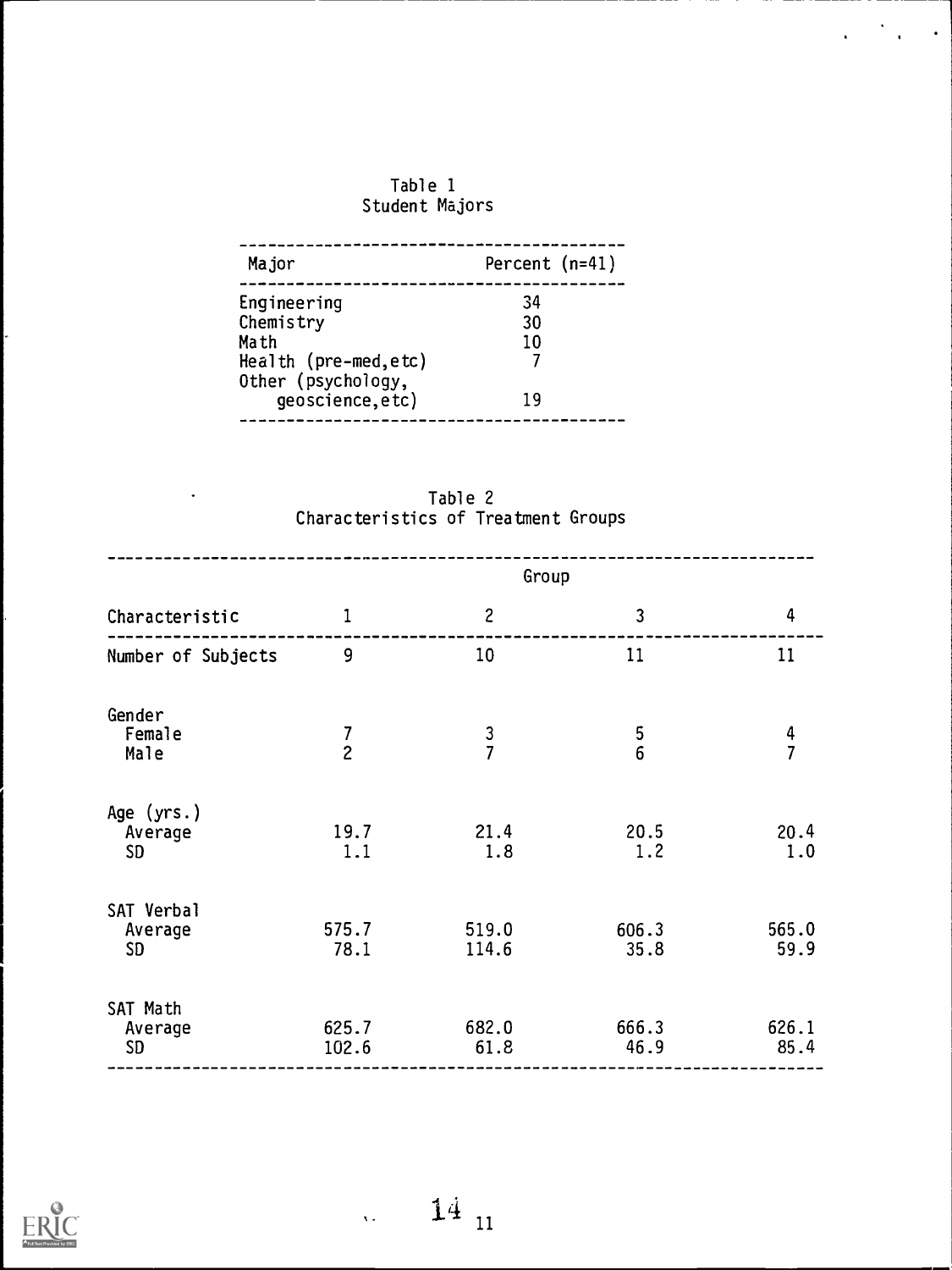| Source df |                            | SS       | <b>MS</b> |      | D      |
|-----------|----------------------------|----------|-----------|------|--------|
| Groups    | $\overline{\phantom{a}}$ 3 | 35489.6  | 11829.9   | 1.87 | 0.1552 |
| Error     | 31                         | 196098.9 | 6325.8    |      |        |

|  | Table 3                                        |  |  |
|--|------------------------------------------------|--|--|
|  | One-way ANOVA of Self-report SAT Verbal Scores |  |  |

|           |                          |         | One-way ANOVA of Self-report SAT Math Scores |      |        |
|-----------|--------------------------|---------|----------------------------------------------|------|--------|
| Source df |                          | SS      | ΜS                                           |      |        |
| Groups    | $\overline{\phantom{a}}$ | 22145.1 | 7381.7                                       | 1.28 | 0.2980 |

Table 4

| Error | 78567.8 | 5670.J |
|-------|---------|--------|
|       |         |        |



k.

 $\Delta \sim 10^{11}$ 

 $\ddot{\phantom{a}}$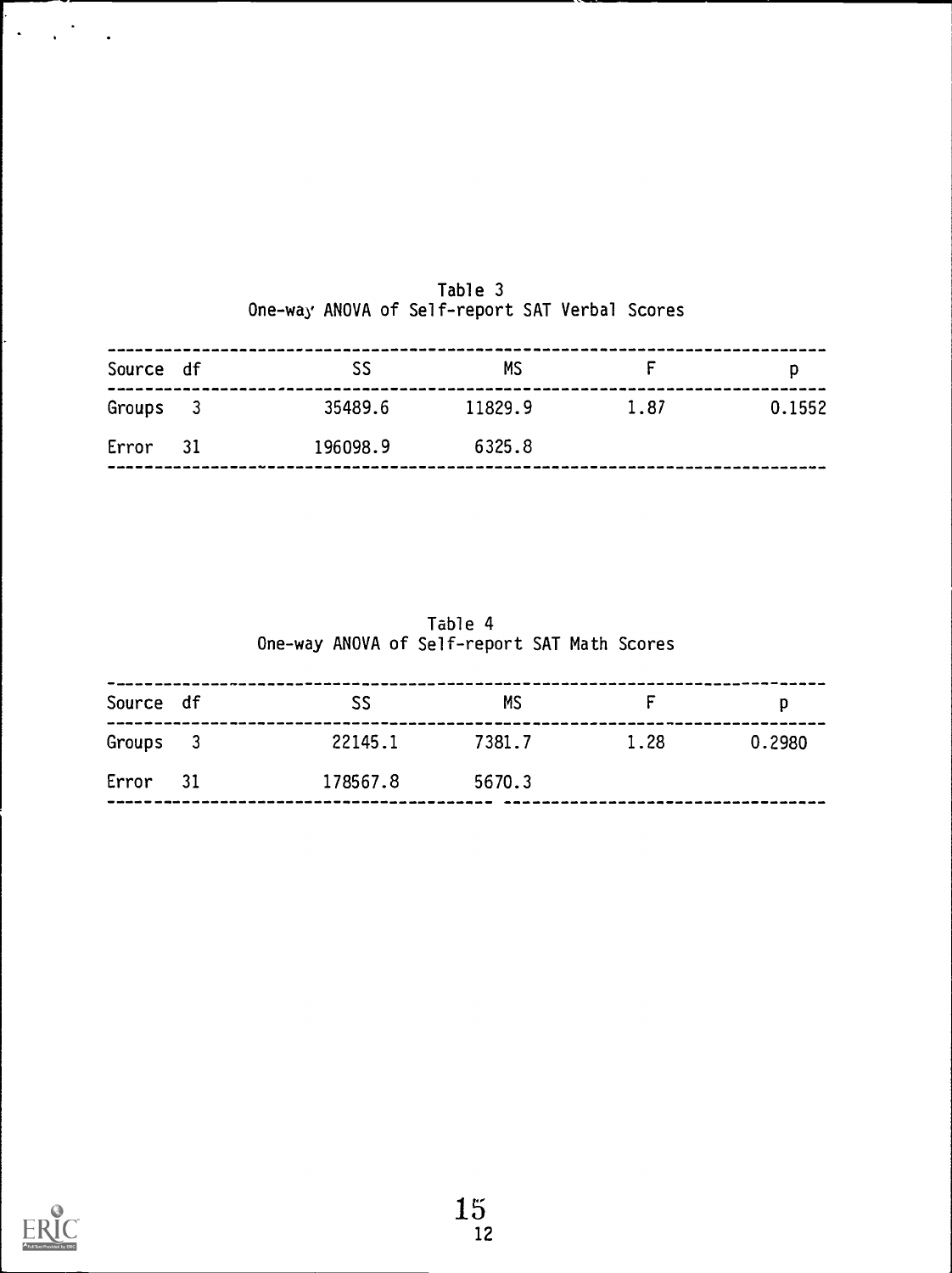|                                        |     | <b>Tutorial</b> |     |     |
|----------------------------------------|-----|-----------------|-----|-----|
| Characteristic                         | 1   | $\overline{c}$  | 3   | 4   |
| Number of Screens                      | 247 | 252             | 229 | 232 |
| Number of Graphics                     | 141 | 141             | 125 | 125 |
| Number of Animations                   |     | 7               | 5   | 5   |
| Number of Questions                    | 75  | 75              | 74  | 74  |
| Fry (1968,1977)<br>Reading Grade Level | 8   | 9               | 9   | 8   |

# Table 5 Tutorial Characteristics

 $\boldsymbol{\cdot}$ 

 $\ddot{\phantom{0}}$ 

 $\hat{\mathbf{v}}$ 

 $\mathcal{L}$ 



 $\bar{\mathbf{x}}$ 

 $\overline{\phantom{a}}$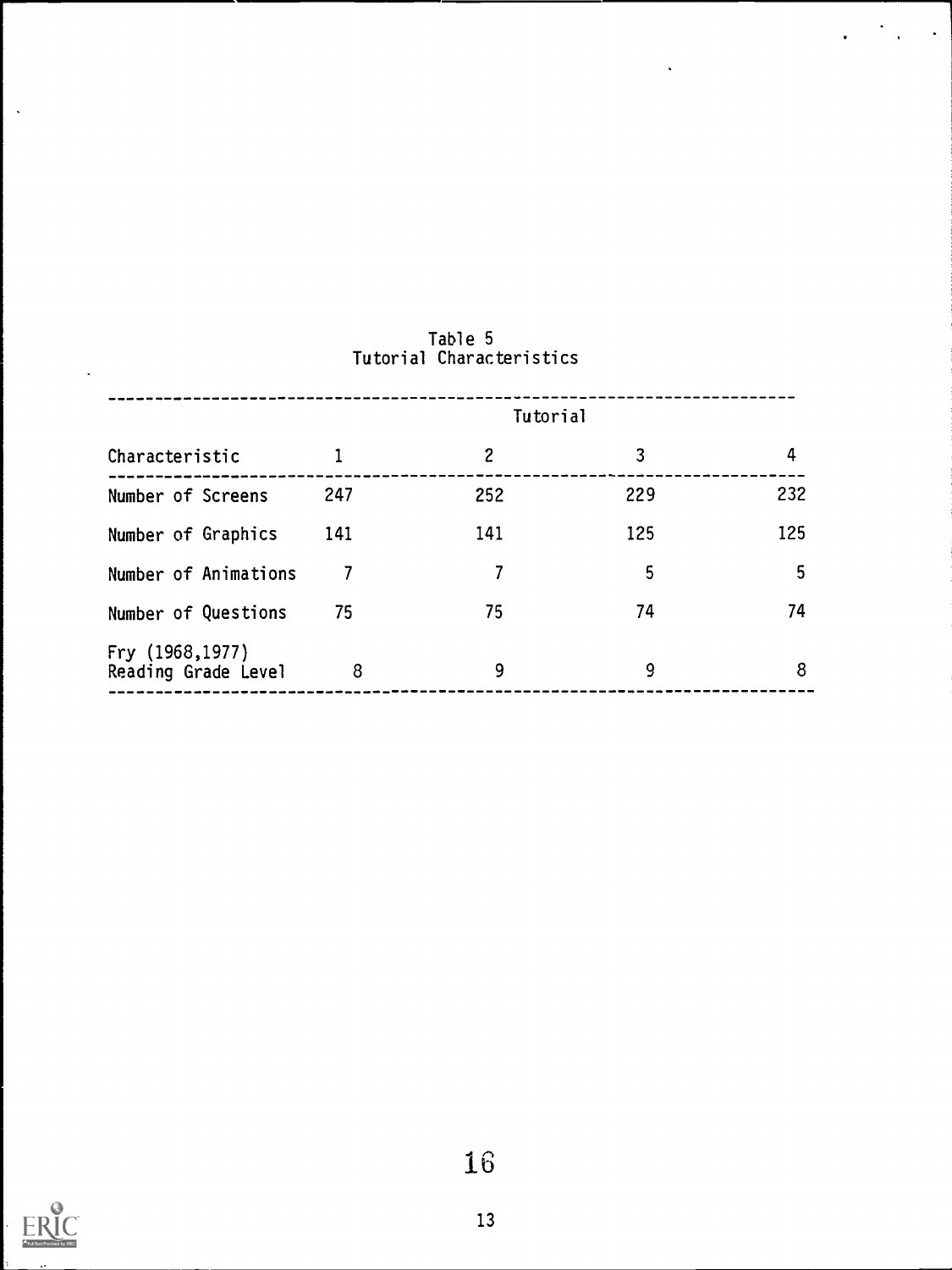comprehension (Kolers, Duchnicky, & Ferguson, 1981; Oleron a Tardieu, 1978). The text was complemented by simple graphics which represented chromosomes and cells. The user controlled the screen presentation rate and had the option of reviewing earlier screens. Also, due to the length of the tutorials, subjects were able to quit at any time and then return later to resume work where they left off.

The instructional software was run on Zenith (IBM compatible) microcomputers. Each subject interacted individually with his or her tutorial via a 96-character keyboard and viewed output on a CRT monitor.

#### Independent Variables

One independent variable was the extent to which discussions of meiosis were integrated with those of genetic inheritance. The critical features of the integration variable may be found in Figure 3. In terms of integration, item #1 of Figure 3 emphasized the relationship between genes and chromosomes and showed that the movements of genes and chromosomes in meiosis are correlated. On the other hand, the non-integrated tutorials focused only on the chromosome movements. Item #2 of the integrated tutorials showed the subjects how meiosis could be useful in determining parental gametes in genetic contexts and emphasized the importance of biological justifications for the steps taken in the solution of genetics problems. One consequence of item #2 was that meiosis was repeated in genetic contexts several times, once for each different pattern of inheritance. Another consequence was that the integrated tutorials (numbers 1 and 2 in Table 5) had more screens, graphics, animations, and questions than did the non-integrated tutorials (numbers 3 and 4 in Table 5). It simply took more text, graphics, animations, and questions to explain the role of meiosis in each inheritance pattern than to use a



 $14 \frac{17}{2}$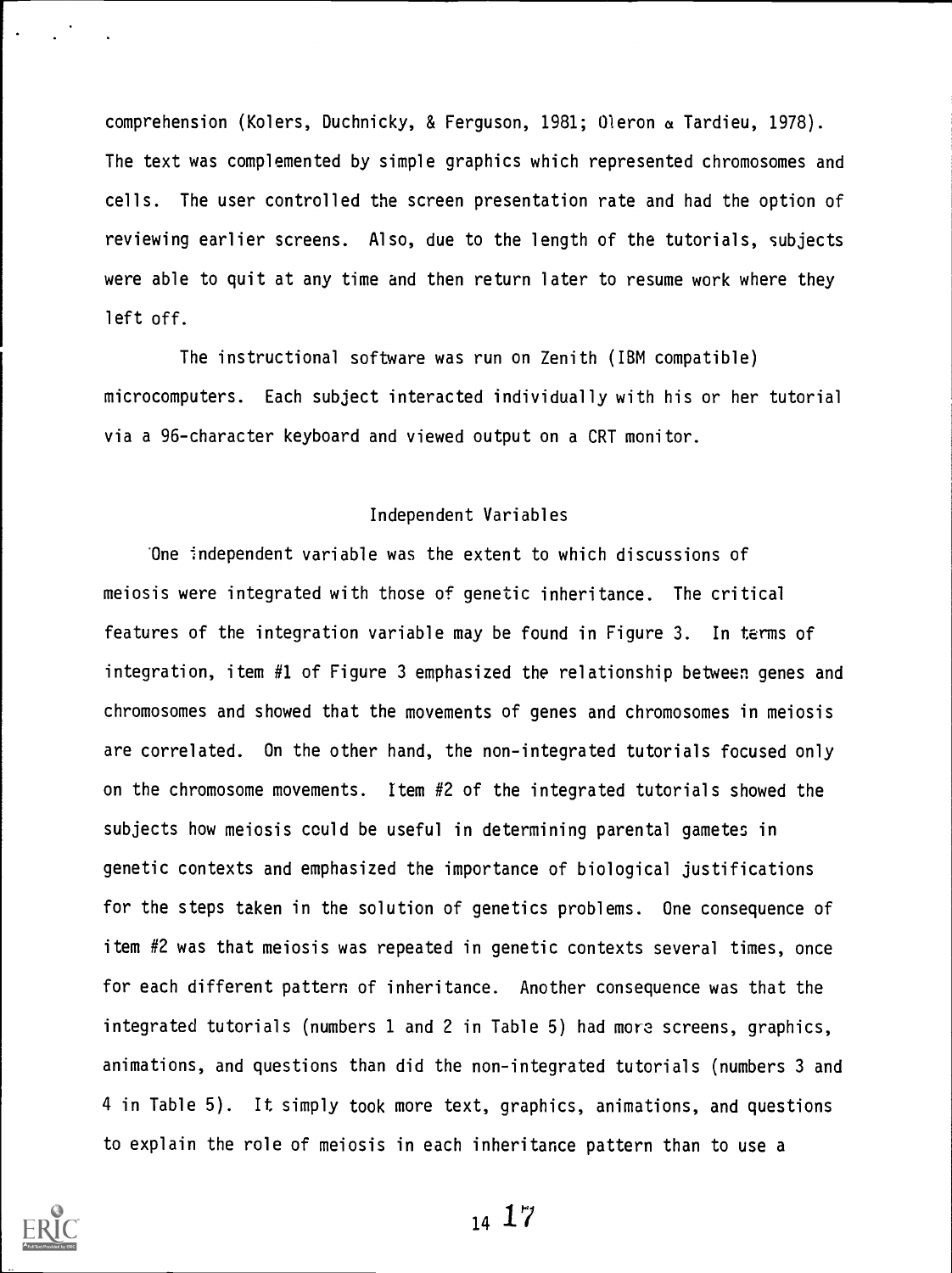| Integrated                                                                                                                            | Non-integrated                                                                                                                |
|---------------------------------------------------------------------------------------------------------------------------------------|-------------------------------------------------------------------------------------------------------------------------------|
| 1) Showed genes on chromosomes<br>in mejosis.                                                                                         | 1) Did not show genes<br>on chromosomes in<br>meiosis.                                                                        |
| 2) In the context of genetic<br>inheritance, meiosis was<br>used to determine the genetic<br>compositions of the parental<br>gametes. | 2) In genetic contexts,<br>a Mendelian algorithm<br>was used to determine<br>the genetic compositions<br>of parental gametes. |
| 3) Emphasis was placed on<br>the biological meanings of<br>the Punnett square symbology.                                              | 3) No emphasis on the<br>biological meanings of<br>the Punnett square<br>symbology.                                           |

 $\ddot{\phantom{1}}$ 

 $\ddot{\phantom{a}}$ 

Figure 3 Description of the Two Levels of Integration



 $\sim$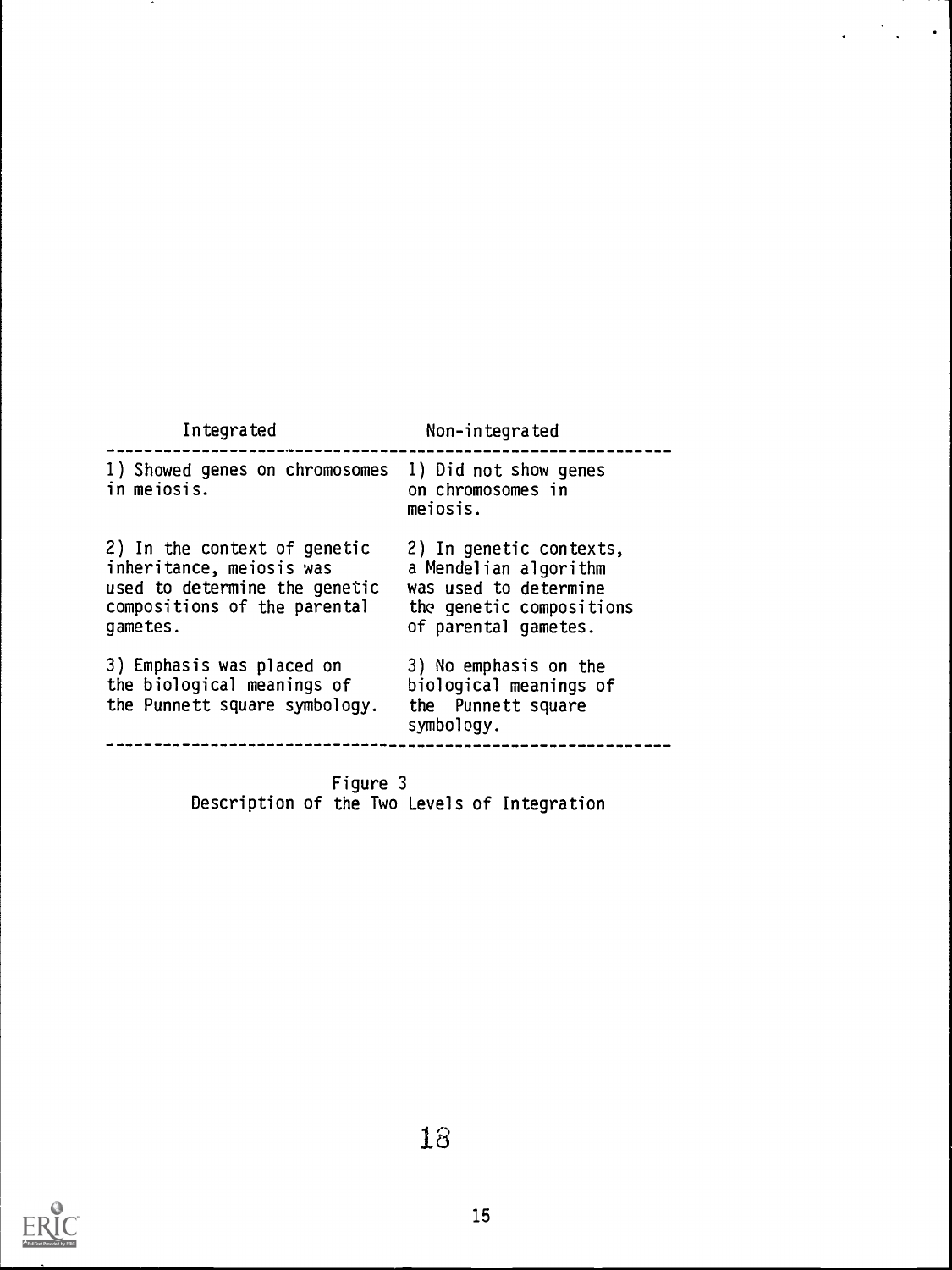Mendelian algorithm to generate the parental gametes. (The Mendelian algorithm was a rule which dictated that each gamete should contain only one allele from each pair found in a diploid cell.) The final element of integration was the symbology associated with the Punnett square. In the integrated tutorials the biological meanings of the symbols were stressed, especially the origin of the gamete symbols. The emphasis placed on the meanings of the symbols was designed to undermine the rote use of the Punnett square. Algorithmic use of the square can be detrimental to the understanding of the role of meiosis in genetic inheritance (Fisher et al., 1986; Longden, 1982; Stewart, 1982).

Integration was not the only difference between the tutorials; instructional sequence, as outlined in Figure 4, was another. In keeping with the experimental design, tutorials 1 and 3 utilized a Tolman-like sequence, while tutorials 2 and 4 conformed to an approach inspired by the traditional sequence shown in Figure 1. Tutorials 2 and 4 did differ slightly from the sequence shown in Figure 1 in that dihybrid inheritance was discussed after sex-linkage. This was done so that the two sequences would differ in only one respect, i.e. when sex-linkage was presented.

The initial portions of the tutorials began with a module which introduced the subject matter and developed a rationale for studying genetic inheritance in humans. The next module listed instructions for using the tutorial, how to quit, and provided a reminder for the upcoming criterion test.

Following the instructions was a module which introduced chromosomes. This module described chromosome structure, function and location. It also established the relationship between genes and chromosomes and defined the term homologue.



19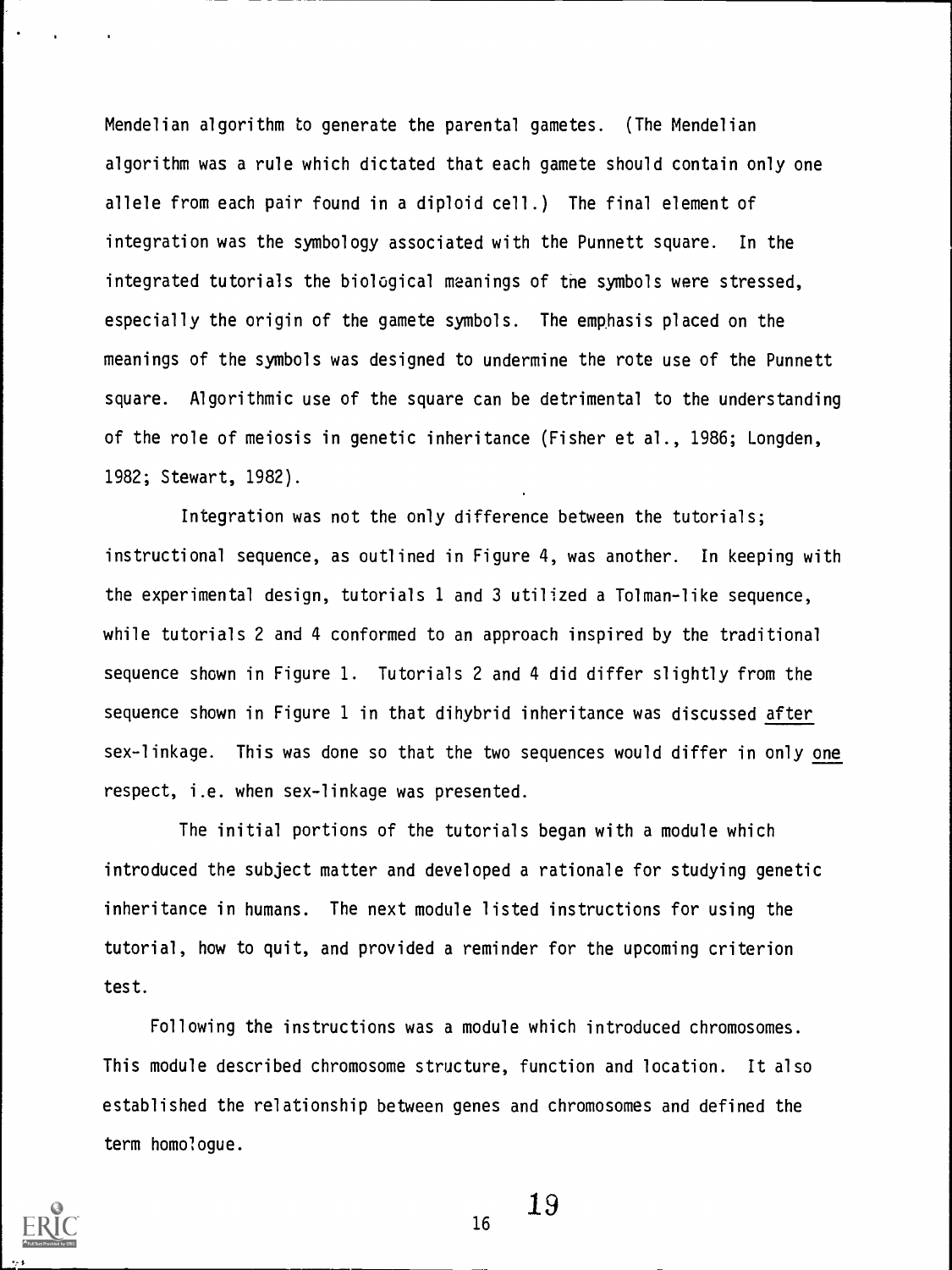|                                             | Tutorial 1 Tutorial 2 Tutorial 3                         |                                             | Tutorial 4                                               |
|---------------------------------------------|----------------------------------------------------------|---------------------------------------------|----------------------------------------------------------|
| Introduction                                | Introduction                                             | Introduction                                | Introduction                                             |
| Instructions                                | Instructions                                             | Instructions                                | Instructions                                             |
| Chromosomes                                 | Chromosomes                                              | Chromosomes                                 | Chromosomes                                              |
| Meiosis                                     | Meiosis                                                  | Meiosis                                     | Meiosis                                                  |
| Genetic model<br>introduced<br>(Hemophilia) | Genetic model<br>introduced<br>(Huntington's<br>Disease) | Genetic model<br>introduced<br>(Hemophilia) | Genetic model<br>introduced<br>(Huntington's<br>Disease) |
| Hemophilia<br>inheritance                   | Huntington's<br>inheritance                              | Hemophilia<br>inheritance                   | Huntington's<br>inheritance                              |
| Color-<br>blindness<br>inheritance          | Rh blood<br>type<br>inheritance                          | Color-<br>blindness<br>inheritance          | Rh blood<br>type<br>inheritance                          |
| Huntington's<br>inheritance                 | Cystic<br>fibrosis<br>inheritance                        | Huntington's<br>inheritance                 | Cystic<br>fibrosis<br>inheritance                        |
| Rh blood<br>type<br>inheritance             | Hemophilia<br>introduction                               | Rh blood<br>type<br>inheritance             | Hemophilia<br>introduction                               |
| Cystic<br>fibrosis<br>inheritance           | Hemophilia<br>inheritance                                | Cystic<br>fibrosis<br>inheritance           | Hemophilia<br>inheritance                                |
| Beta-Thal. &<br>Rh intro.<br>(Dihybrids)    | Color-<br>blindness<br>inheritance                       | Dihybrid<br>Meiosis                         | Color-<br>blindness<br>inheritance                       |

 $\Box$ 

Figure 4 Topical Sequence of the Tutorials



 $\overline{\phantom{a}}$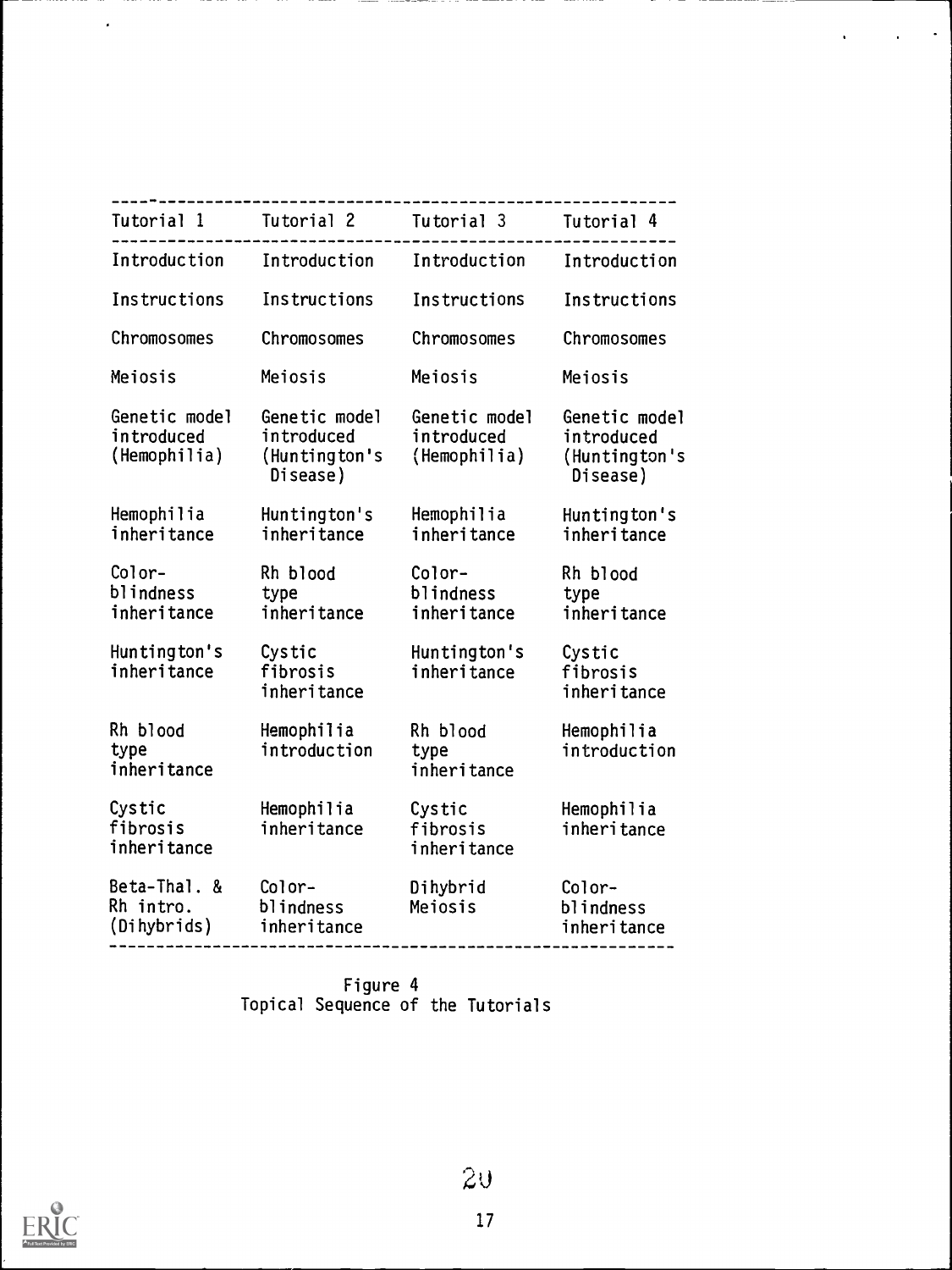| Tutorial 1                                           | Tutorial 2                                          | Tutorial 3                                           | Tutorial 4                                          |
|------------------------------------------------------|-----------------------------------------------------|------------------------------------------------------|-----------------------------------------------------|
|                                                      |                                                     |                                                      |                                                     |
| Beta-Thal. &<br>Rh gameto-<br>genesis                | Beta-Thal. &<br>Rh intro<br>(Dihybrids)             | Beta-Thal. &<br>Rh intro<br>(Dihybrids)              | Dihybrid<br>Meiosis                                 |
| Beta-Thal. &<br>Rh zygotes                           | Beta-Thal. &<br>Rh gameto-<br>genesis               | Beta-Thal. &<br>Rh inheritance                       | Beta-Thal. &<br>Rh intro<br>(Dihybrids)             |
| Cystic fib. &<br>Huntington's<br>intro &<br>game tes | Beta-Thal. &<br>Rh zygotes                          | Cystic fib. &<br>Huntington's<br>intro &<br>game tes | Beta-Thal. &<br>Rh inheritance                      |
| Cystic fib. &<br>Huntington's<br>zygotes             | Cystic fib. &<br>Huntington's<br>intro &<br>gametes | Cystic fib. &<br>Huntington's<br>zygotes             | Cystic fib. &<br>Huntington's<br>intro &<br>gametes |
|                                                      | Cystic fib. &<br>Huntington's<br>zygotes            |                                                      | Cystic fib. $\Delta$<br>Huntington's<br>zygotes     |

Figure 4, continued



 $\mathbb{R}^{\mathbb{Z}^2}$ 

 $\ddot{\phantom{a}}$ 

 $\ddot{\phantom{0}}$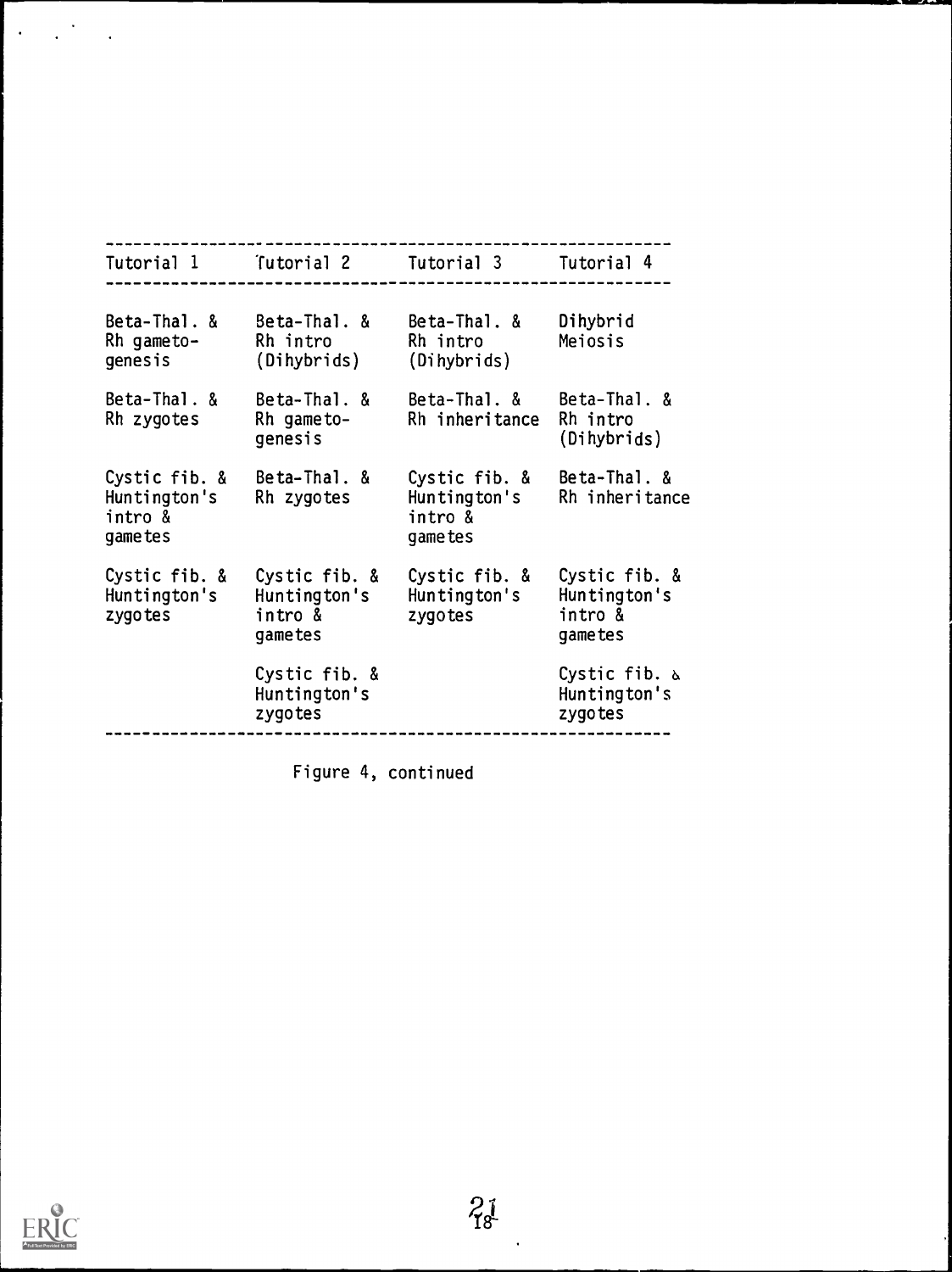Once the chromosome concepts were established, the tutorials then discussed meiosis. The movements of a single pair of chromosomes in meiosis were emphasized with animated graphics. Meiosis was reviewed using a 'meiosis construction kit' in which the subjects were presented with the 'cells' and 'chro. osomes' of meiosis and were asked to arrange the 'chromosomes' as they would appear in the various stages of the division process. Also, one screen near the end of the meiosis module of each tutorial discussed the phenomenon of non-disjunction.

After meiosis, the tutorials introduced a model of monohybrid inheritance which was modified from Mendel. The features of this model were: (a) a pair of alleles control the expression of a given trait, (b) one allele of the pair comes from the mother and the other from the father, and (c) genes exist in two forms: either dominant or recessive. Although the model was introduced at the same point in all tutorials, the context of the introduction varied as was dictated by the differences in sequence. In the Tolman-like sequences (tutorials 1 and 3 of Figure 4) the model was introduced against the background of a sex-linked disease called hemophilia. In the non-Tolman sequences (tutorials 2 and 4), Huntington's Disease, a neurological disorder inherited in the autosomal dominant pattern, provided the matrix for the model. Once the model was introduced, an example of inheritance using the model was discussed. The example first showed and explained the parental genotypes, showed how the genetic compositions of the parental gametes could be determined, described the use of the Punnett square, discussed the possible zygotes, and then quizzed the subjects concerning the concepts of inheritance encountered up to that point. This same pattern was repeated with small variations for the remainder of the monohybrid portion of the tutorials. In general, hemophilia and color blindness were given as examples of sex-linked



 $\overline{\mathcal{A}}$ 19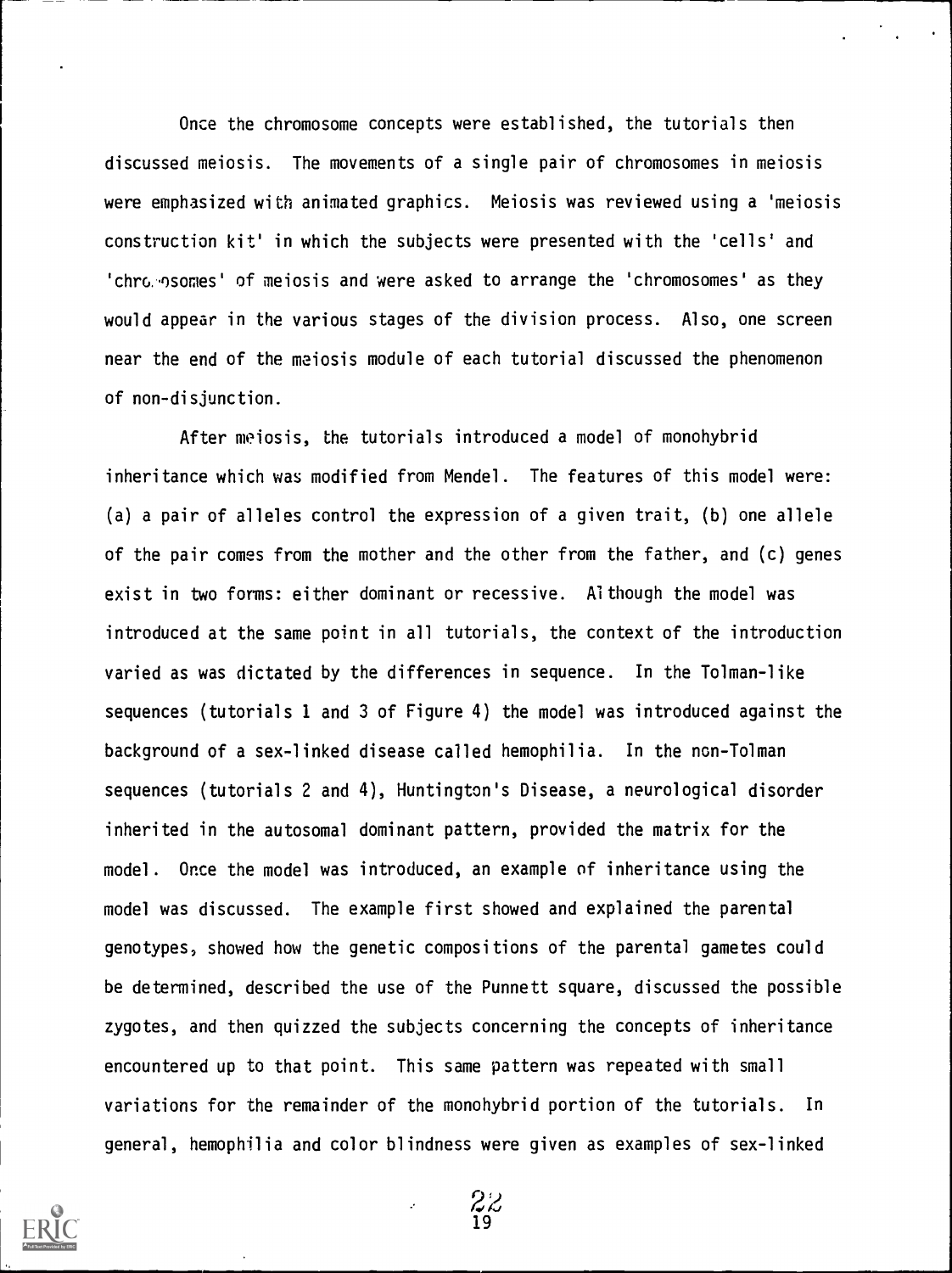inheritance, Huntington's Disease and Rh blood type as examples of the autosomal dominant pattern and cystic fibrosis as an example of the autosomal recessive pattern.

In contrast to the single gene pair orientation of the inheritance patterns described above, the last portions of the tutorials concentrated on the simultaneous inheritance of two gene pairs. In this dihybrid section the sequence was virtually the same for all tutorials. However, the nonintegrated tutorials required a short digression into meiosis with two chromosome pairs before beginning the beta-thalassemia and Rh inheritance discussion. In all tutorials, beta-thalassemia required the introduction of concepts relating to hemoglobin. Then the discussion of the simultaneous inheritance of beta-thalassemia and Rh blood type began with the establishment of the parental genotypes and continued as outlined above with the monohybrids. The final sections of the tutorials explored the dihybrid inheritance of cystic fibrosis and Huntington's Disease.

### Implementation of Treatment

The study was conducted during the last two weeks of September 1986, and was completed before the subjects encountered meiosis and genetics in their regular coursework. Subjects individually interacted with the tutorials during two regularly scheduled lab periods. As indicated in Tabia 6, the subjects using the integrated tutorials (1 and 2) required more time to finish than the others, but this difference is not statistically significant, as is shown in Table 7.

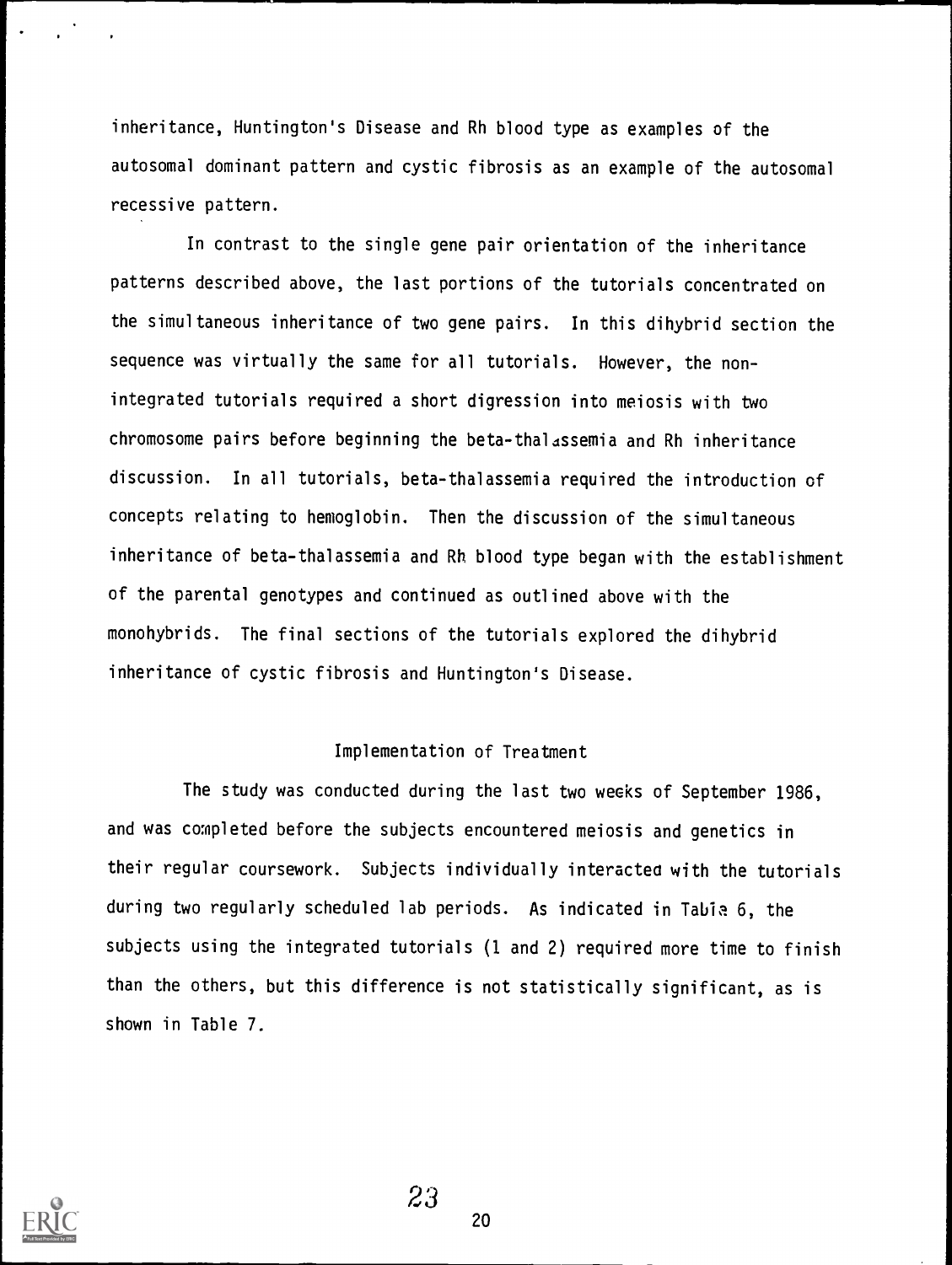| Group | Average Time (min.) | <b>SD</b> |
|-------|---------------------|-----------|
|       | 149.6               | 41.3      |
| 2     | 146.1               | 40.2      |
| 3     | 122.3               | 36.9      |
| 4     | 130.4               | 36.2      |

## Table 6 Average Completion Times

 $\hat{\mathbf{v}}$ 

Table / **The Table 1** One-way ANOVA of Completion Times

| Source df | SS      | МS     | ----- <i>---------------------------</i> |        |
|-----------|---------|--------|------------------------------------------|--------|
| Groups 3  | 5093.7  | 1697.9 | 1.14                                     | 0.3440 |
| Error 37  | 54905.9 | 1483.9 |                                          |        |

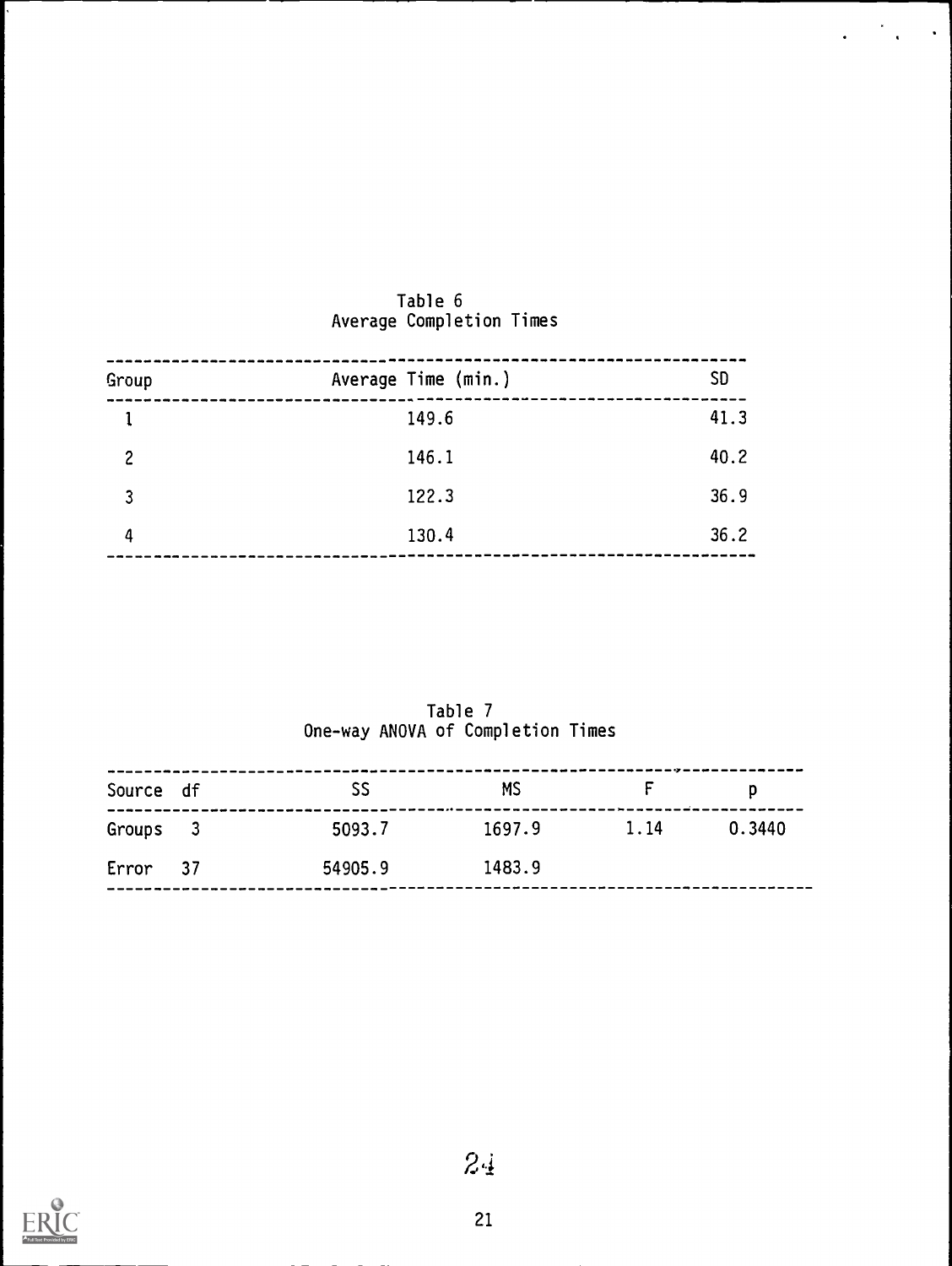The Criterion Test and Dependent Variables

The general research question was how the instructional variables affected college, introductory biology students' achievement in genetics. Objective measures of that achievement were obtained using test questions devised by the investigator. Using the research of Stewart (1983) as a guide, monohybrid and dihybrid inheritance problems were devised which asked subjects to determine the genetic composition of the parental gametes, and the zygotic genotypes, phenotypes and phenotypic ratios. A trihybrid problem was also included, but it simply asked for the genetic composition of the gametes of one parent. Within the monohybrid, dihybrid and trihybrid problems were "integration tasks", which asked subjects to justify their assignment of alleles to gametes. Additionally, the integration construct was further measured by two questions which focused on meiotic anomalies. One question presented a gamete that contained two alleles from the same pair. Subjects were asked whether such a gamete was possible and to justify their answers. The other involved a dihybrid parent in which the homologues of one chromosome pair fail to separate in the first meiosis. The students were asked to predict the genetic composition of the resulting gametes. Finally, to more fully gauge achievement, the subjects were also presented with a concept relations task. The task required a subject to state a relationship between two terms and also define the terms. In all, ten criterion tasks were devised, and the dependent variables consisted of the overall test score and the score on each of the ten tasks. The criterion test and scoring key may be found in Appendix A, and the overall test structure is outlined in Table 8.

The test was given to all subjects at the same time during a regularly scheduled 50-minute lecture period approximately one week after the end of the tutorials. The subjects were informed of the test in advance and knew it was

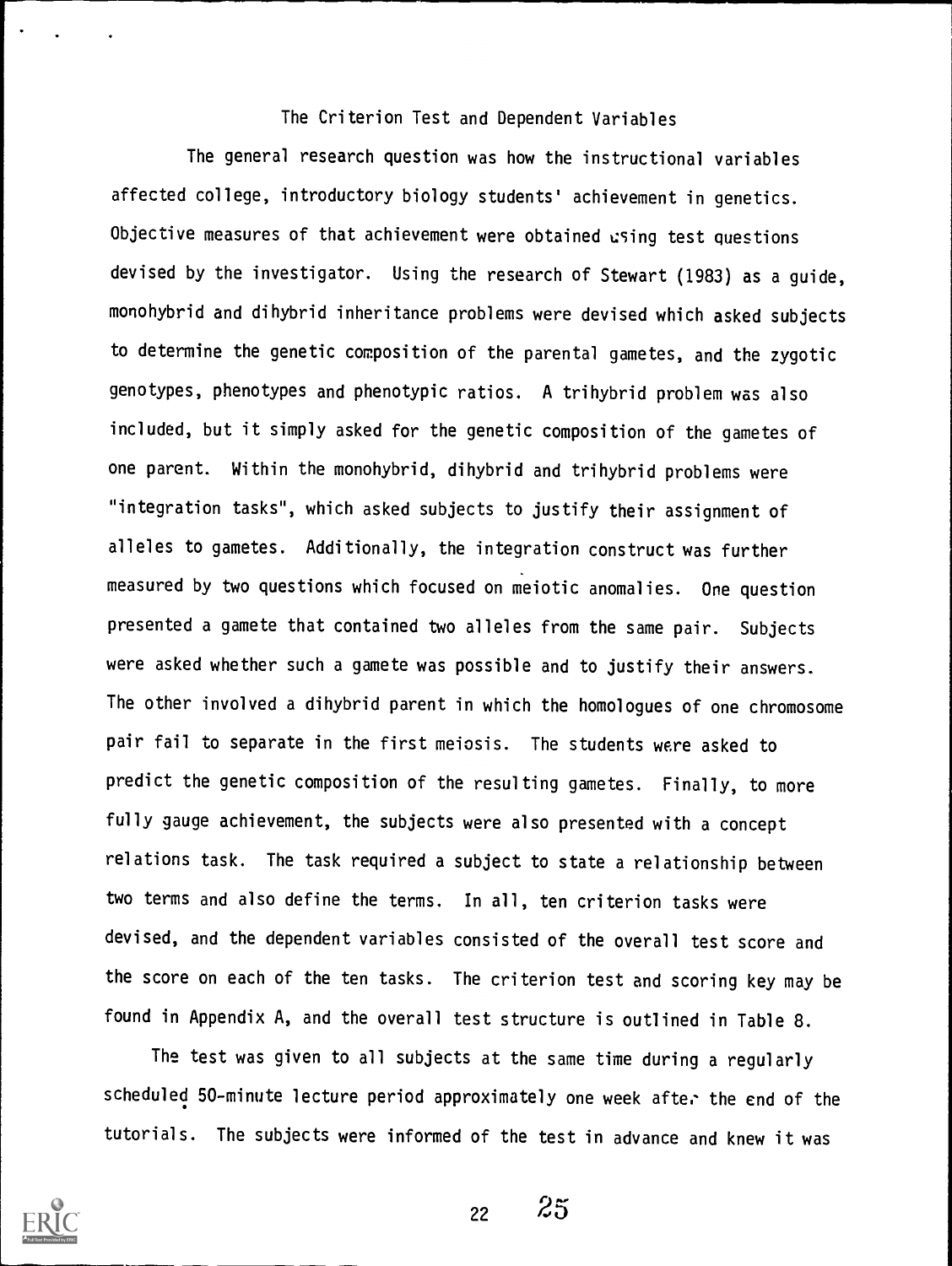| Division/Components<br>----------------                                                                                                                                            | Point Value                |
|------------------------------------------------------------------------------------------------------------------------------------------------------------------------------------|----------------------------|
| Genetics Problems/                                                                                                                                                                 | 41                         |
| Monohybrid Autosomal Inheritance<br>Dih, brid Autosomal Inheritance<br>Trinybrid Gamete                                                                                            | 16<br>23<br>$\overline{c}$ |
| Integration Tasks/                                                                                                                                                                 | 24                         |
| Monohybrid Gamete Justification<br>Dihybrid Gamete Justification<br>Trihybrid Gamete Justification<br>Meiotic Anomaly-Aneuploid Gamete<br>Meiotic Anomaly-Dihybrid Non-Disjunction | 4<br>4<br>4<br>4<br>8      |
| Concept Relations Task/                                                                                                                                                            | 18                         |
| Definitions<br>Relationships                                                                                                                                                       | 10<br>8                    |
| Total                                                                                                                                                                              | $41+24+18 = 83$            |

## Table 8 Point Values for the Criterion Test Questions

 $\sim$   $\sim$ 

 $\ddot{\phantom{0}}$ 

 $\ddot{\phantom{a}}$ 

 $\bullet$ 

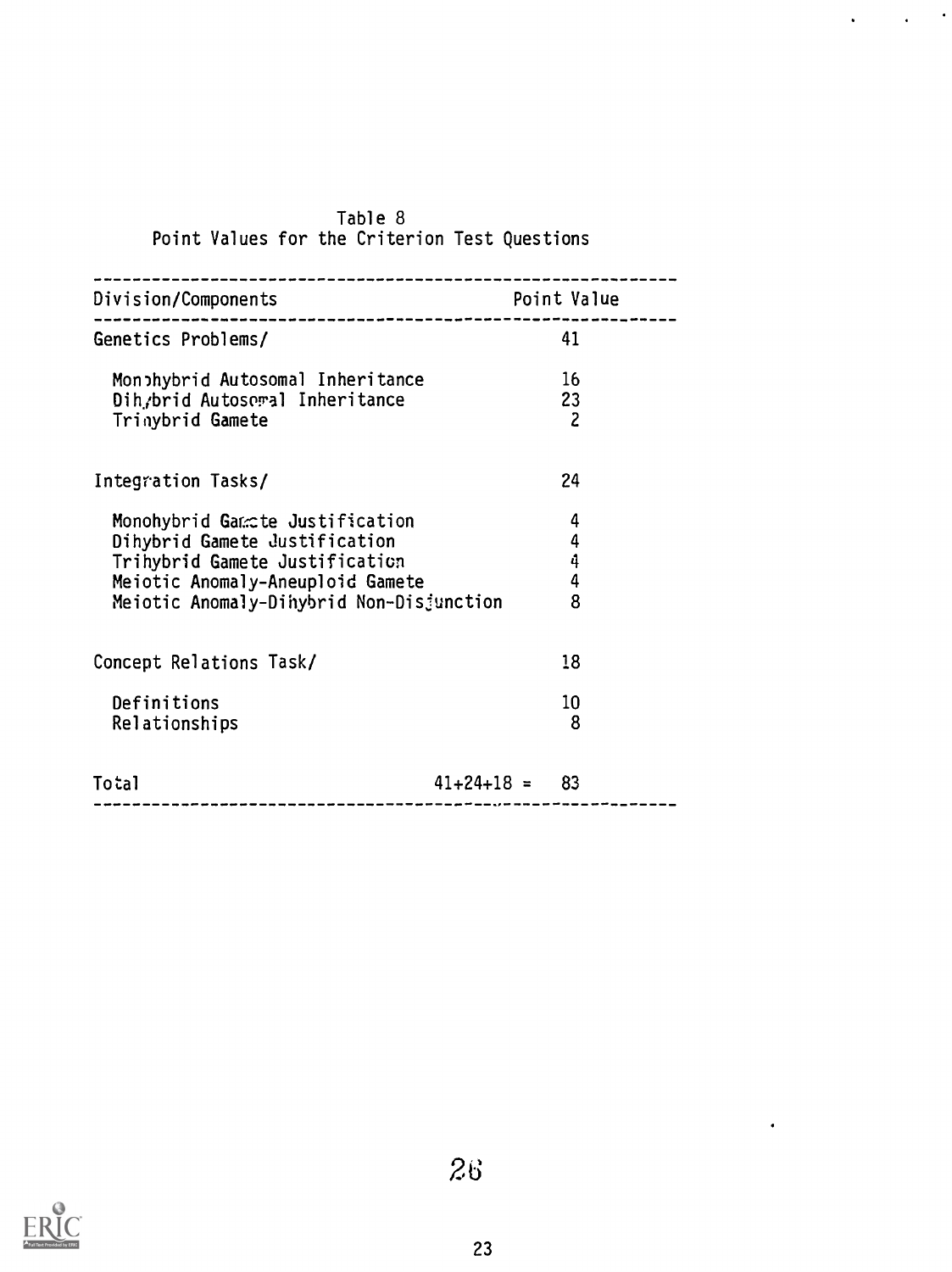worth about 10% of their final grades.

All tests were scored by the investigator. The tests were given code numbers so as to conceal the identity of the subjects during grading. Finally, the internal consistency reliability (Cronbach's alpha) of the criterion test was 0.6401.

## RESULTS AND DISCUSSION

The data collected on each dependent variable was subjected to a two-way analysis of variance. Because of unequal cell size, all ANOVA's were calculated using general linear procedures, and F probabilities less than 0.05 were considered significant. Finally, because no significant interaction between independent variables was detected, the impact of each is presented separately.

As indicated in Table 8, the criterion test was worth 83 points. The average test score across all groups was 58.54 with a standard deviation of 10.11 and a range of 38 to 76.

### Integration Variable

It was expected that the integrated approach to teaching meiosis and genetics would promote better performance on the "integration tasks" shown in Table 8, and, in turn, perhaps affect the total test scores. The impact of the integrated approach on the other measures of achievement was difficult to predict, but its rather narrow focus made it unlikely to significantly affect the scores of the "genetics problems" and the "concept relations task" outlined in Table 8.

Not unexpectedly, the overall test scores were affected by the integration instructional variable, as is shown in the first line of Table 9.



<sup>24</sup> 2?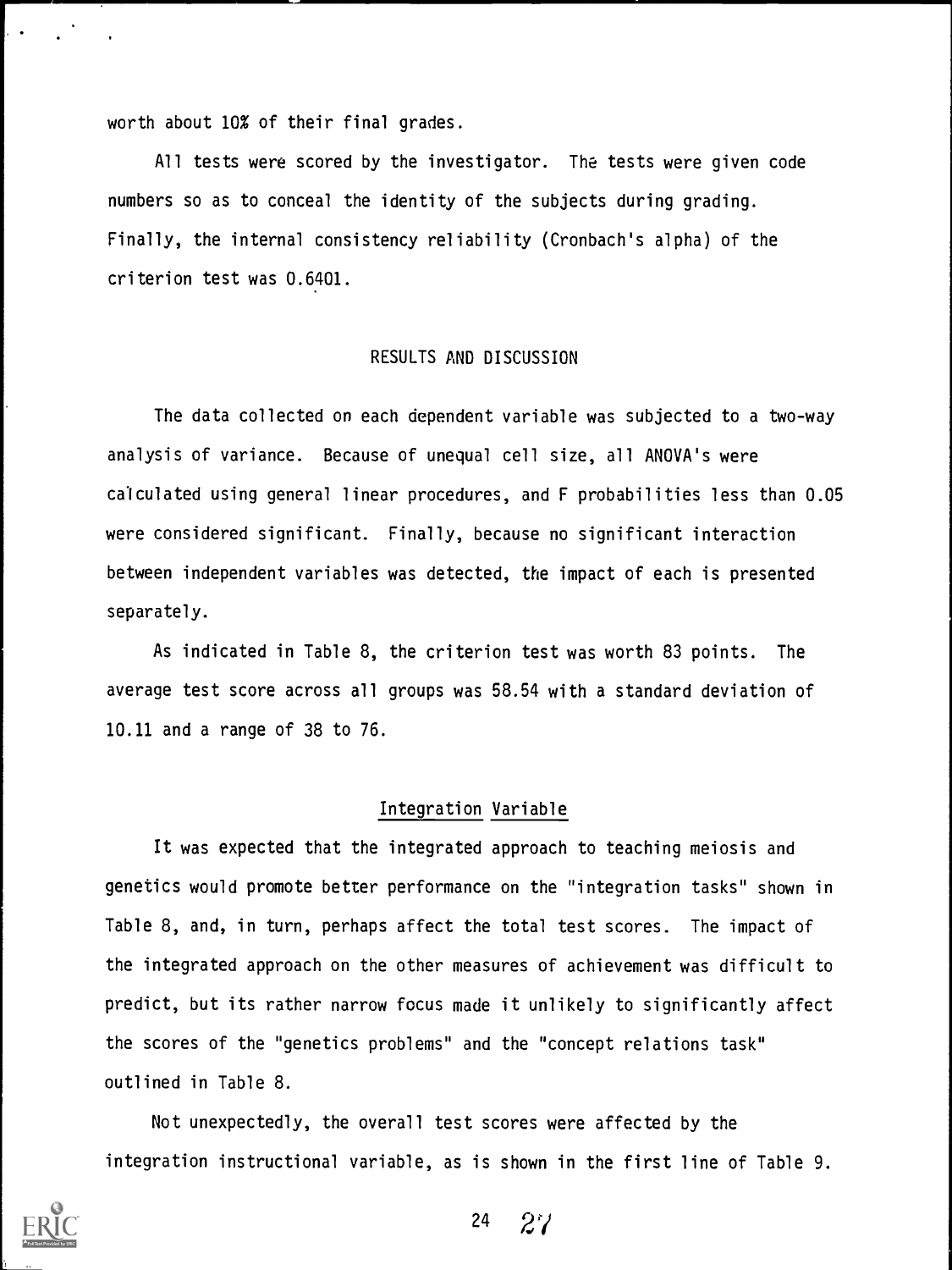|  |  | Table 9 |                                                             |  |
|--|--|---------|-------------------------------------------------------------|--|
|  |  |         | Summary of ANOVA Results and Means for INTEGRATION VARIABLE |  |

 $\mathcal{L}^{\text{max}}(\mathcal{L}^{\text{max}})$ 

| <b>TASK</b>                  | <b>MS</b> | F(1, 37) | p          | MEANS (I/NI) |
|------------------------------|-----------|----------|------------|--------------|
| Test Overall                 | 450.95    | 4.67     | $0.0372*$  | 62.1/55.5    |
|                              |           |          |            |              |
| Trihybrid<br>Justification   | 13.95     | 7.58     | $0.0091**$ | 1.6/0.4      |
| Trihybrid<br><b>Game</b> tes | 0.06      | 0.20     | 0.6547     | 1.9/1.8      |
| Aneuploid<br>Game te         | 3.47      | 4.48     | $0.0411*$  | 0.95/0.36    |
| Dihybrid<br>Non-Disjunction  | 5.90      | 0.56     | 0.4595     | 2.6/1.8      |
| Monohybrid<br>Justification  | 4.16      | 1.96     | 0.1698     | 3.7/3.1      |
| Dihybrid<br>Justification    | 4.91      | 1.59     | 0.2145     | 2.4/1.7      |
| Monohybrid<br>Problem        | 11.66     | 2.90     | 0.0972     | 14.8/13.8    |
| Dihybrid<br>Problem          | 3.33      | 0.25     | 0.6173     | 20.5/19.9    |
|                              |           |          |            |              |
| Definitions                  | 2.15      | 0.69     | 0.4105     | 8.4/7.9      |
| Relationships                | 4.00      | 1.04     | 0.3142     | 5.3/4.6      |

(1/NI) = Integrated vs. Non-integrated



 $\overline{1}$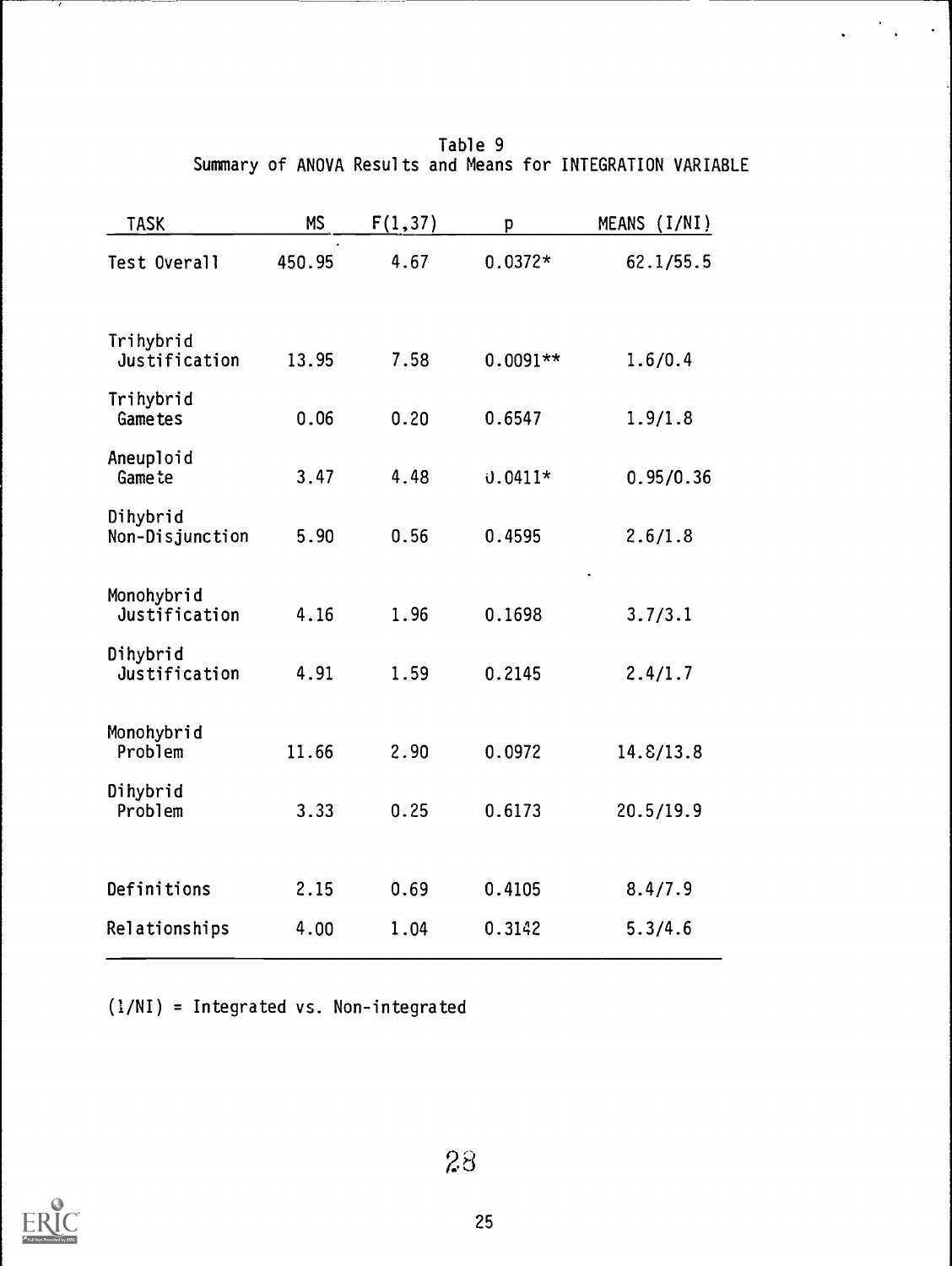The subjects in the integrated groups scored significantly higher on the test as a whole than did those in the non-integrated groups. In fact, the subjects from the integrated groups scored higher on each task, and in two cases the difference in scores was statistically significant. A discussion of the integration variable's effect on the task scores is presented below.

As can be seen in Table 9,,the subjects who interacted with the integrated tutorials scored significantly higher on the trihybrid justification problem than did subjects from the non-integrated groups. This meant that once they had assigned alleles to gametes the integrated subjects were more likely to correctly use meiosis as the rationale for that assignment. This result is especially interesting because trihybrids were not discussed in the tutorials. Apparently, the integrated instruction allowed the subjects to more easily use meiosis in this new genetic situation.

The trihybrid justification task was but one which involved three pairs of genes. It was preceded by another which simply required subjects to assign alleles to the trihybrid's gametes. Regardless of instructional treatment, the subjects did very well on the assignment task, scoring an overall average of 1.85 out of the 2 possible points. The combined trihybrid gamete results indicate that in such situations some students who are able to generate correct answers cannot explain, in biological terms, why they are correct. This is similar to Stewart's (1982, 1983) findings with high school students.

The aneuploid gamete problem represented another novel genetic problem solving situation in which the integrated subjects fared significantly better. The integrated subjects scored higher on this task because they were more likely to use non-disjunction to explain the result or use a proper meiosis to show what was wrong. As with the trihybrid gamete problem, the integrated instruction appeared to facilitate the use of meiosis in novel genetic

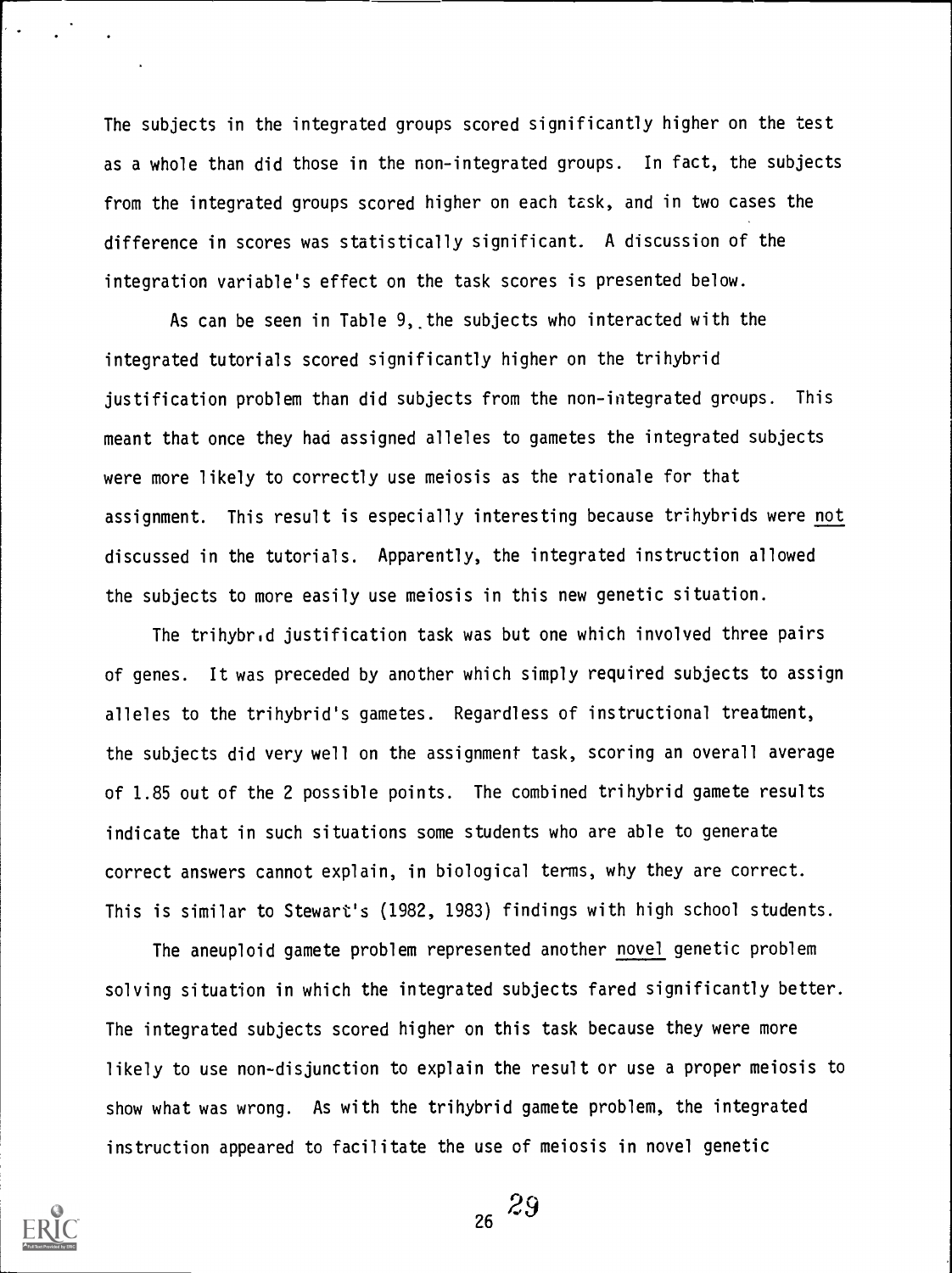problems.

The dihybrid non-disjunction question was the last of the novel, meiotically-oriented genetics problems. The integrated subjects again scored higher on this problem than did their non-integrated counterparts, but the difference was not statistically significant.

Although the integrated approach seemed to help with some new genetic situations, it made no statistically significant difference in familiar contexts. Subjects from all groups did equally well in offering sound meiotic justifications for their assignment of alleles to gametes in the monohybrid and dihybrid problems, which were similar to problems found in the tutorials. This result was unexpected and may be due to two factors. First, in the nonintegrated tutorials the presentation of genetics followed meiosis by mere seconds. Perhaps this compact presentation allowed the subjects to appreciate the role of meiosis in contexts like those presented in the tutorials. Second, the genetic portions of all tutorials showed genes on chromosomes. It is possible that this image, repeated as it was many times, served to link meiosis and genetics for the type of familiar situations outlined above.

The monohybrid and dihybrid problems asked subjects to assign parental alleles to gametes, symbolically combine the gametes to produce zygotes, assign phenotypes to zygotic genotypes and determine phenotypic ratios. The integration variable might have played a role in the first task, assigning alleles to gametes. However, as outlined above, the subjects apparently had a good grasp of the biological mechanism of allele assortment in monohybrid and dihybrid contexts, so they rarely made mistakes at this point. Once the gametic genetic composition was determined, the remainder of either problem was apparently equally easy (or difficult) for all subjects to complete.



 $30$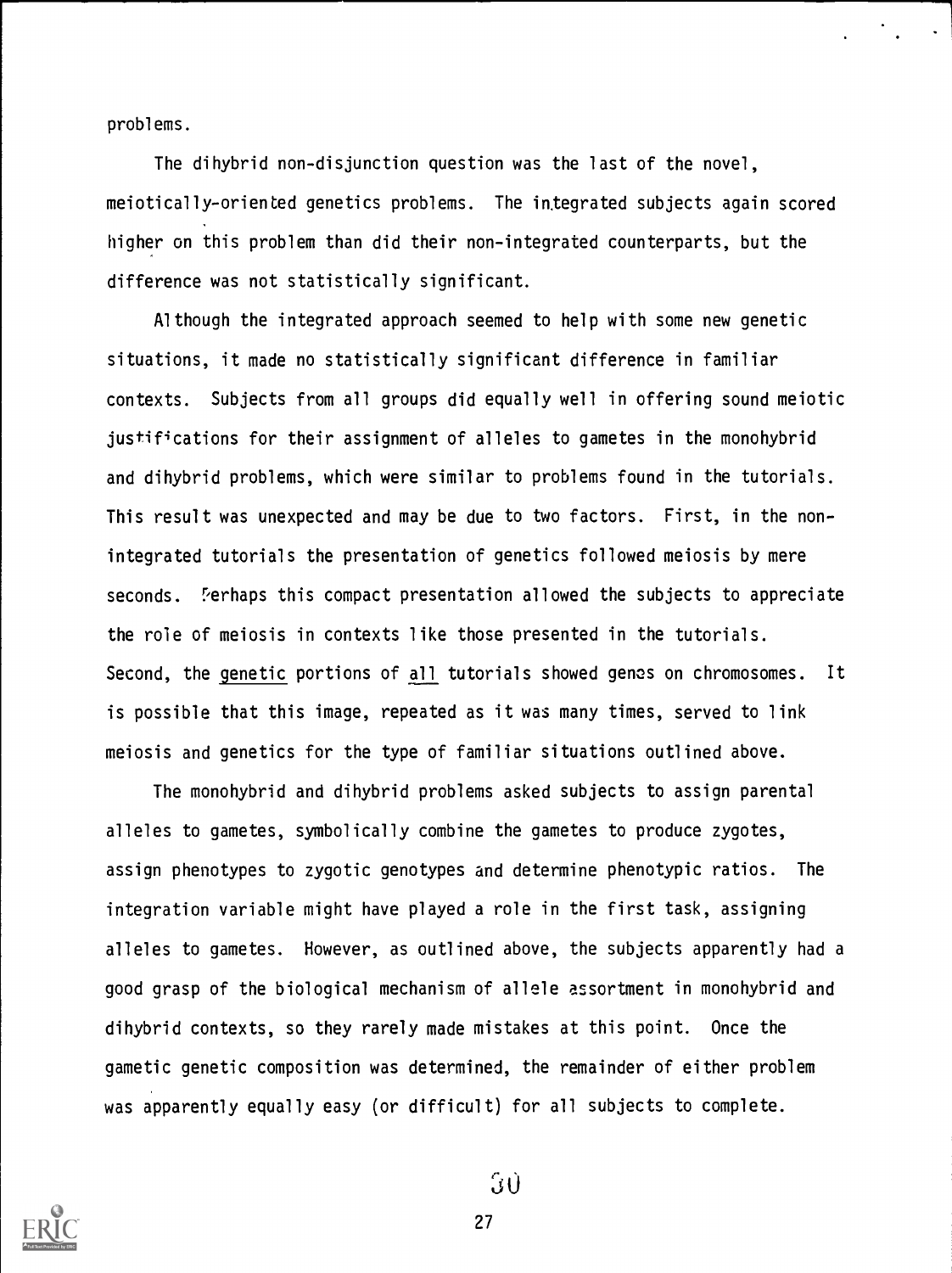The criterion questions discussed thus far measured achievement using tasks which focused on the mechanisms of gametogenesis and inheritance. The criterion test measured achievement in other ways as well. One of those ways was to gauge how well the subjects could state relationships between genetics terms. Stewart (1982) identified some particularly difficult relationships during his interactions with high school students, and three of these (i.e. zygote-allele, allele-trait and gene-trait) appeared on the achievement test. The five other pairs of terms which appeared on the test represented troublesome relationships discussed by Cho, Kahle and Nordland (1985). As can be seen in Table 9, the integration variable had no significant differential impact on the subjects' performance of the relationships task. Perhaps the meiotic and problem-solving focus of the integration variable prevented it from having much effect. The same may also be true for the definitions task.

## Sequence Variable

The expectations concerning the influence of the sequence variable were different than those associated with integration variable. Because the sequences used in this study had little to do with showing how meiosis and genetics were related, it was considered unlikely that sequence would have much impact on the "integration tasks" described in Table 8. Because the differences in sequence were centered in the monohybrid portions of the tutorials, it was thought some sequence effect might be measured by the monohybrid problem. Finally, it was uncertain whether any sequence effect would be detected by the dihybrid problem, the trihybrid gamete problem, or the concept relations task.

As shown in Table 10, and true to expectations, no effect of the sequence variable was detected by the "integration tasks".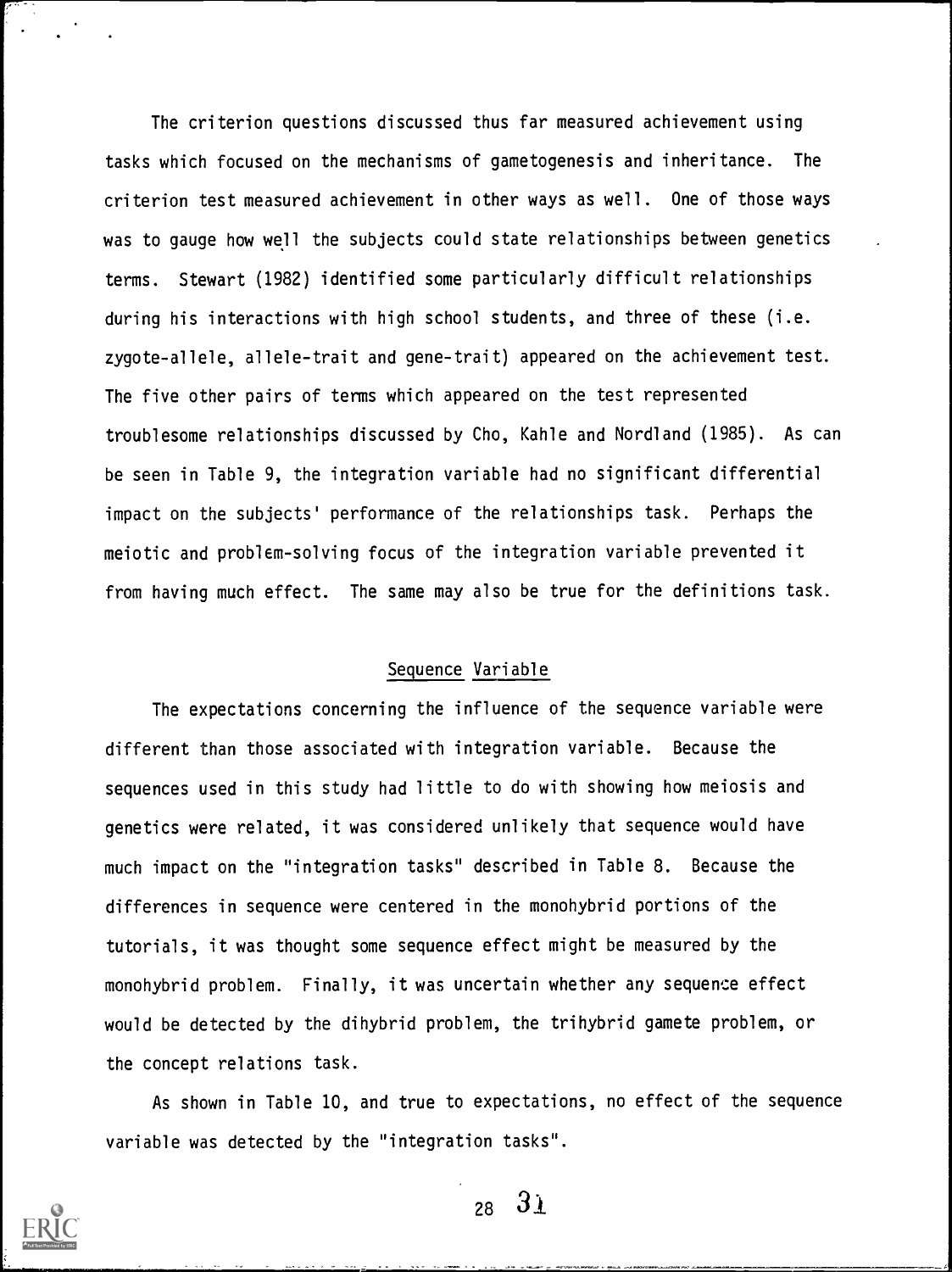| <b>TASK</b>                 | <b>MS</b> | F(1, 37) | D         | MEANS (T/NT) |
|-----------------------------|-----------|----------|-----------|--------------|
| Test Overall                | 4.86      | 0.05     | 0.8237    | 58.8/58.3    |
| Monohybrid<br>Justification | 0.54      | 0.25     | 0.6183    | 3.5/3.2      |
| Dihybrid<br>Justification   | 6.59      | 2.14     | 0.1519    | 2.5/1.7      |
| Trihybrid<br>Justification  | 0.05      | 0.03     | 0.8708    | 0.9/1.0      |
| Aneuploid<br>Game te        | 0.23      | 0.29     | 0.5912    | 0.55/0.71    |
| Dihybrid<br>Non-Disjunction | 18.58     | 1.76     | 0.1929    | 2.85/1.52    |
| Monohybrid<br>Problem       | 19.36     | 4.81     | $0.0347*$ | 13.6/14.9    |
| Dihybrid<br>Problem         | 14.63     | 1.11     | 0.2979    | 19.6/20.8    |
| Trihybrid<br>Gametes        | 0.09      | 0.30     | 0.5882    | 1.9/1.8      |
| Definitions                 | 13.34     | 4.30     | $0.0452*$ | 8.7/7.6      |
| Relationships               | 0.18      | 0.05     | 0.8286    | 4.9/5.0      |

Table 10 Summary of ANOVA Results and Means for SEQUENCE VARIABLE

 $\mathcal{L}^{\mathcal{L}}$ 

(T/NT) = Tolman vs. Non-Tolman sequence

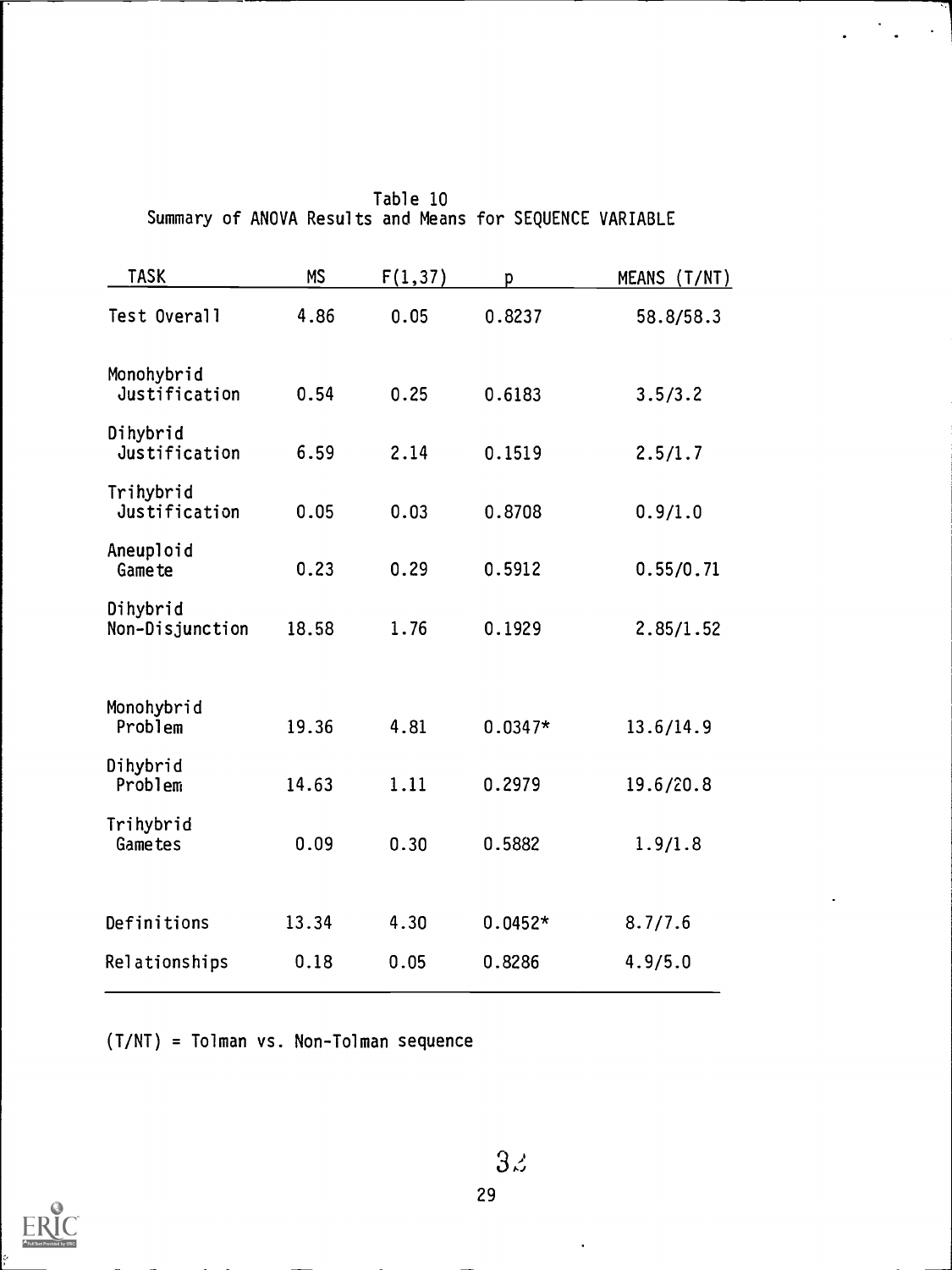Expectations were further borne out by the results of the monohybrid problem (see Table 10). In this case subjects who experienced the traditional (autosomal-inheritance-first) sequence scored significantly higher than did those from the Tolman sequence (sex-linked-inheritance-first) groups. This result may be explained theoretically in either or both of two ways. Ausubelian (Ausubel, Novak & Hanesian, 1978) theory argues that instructional sequences should begin with general principles and then proceed to more specific ones. The traditional sequence conformed to this rule by presenting the general principles of autosomal inheritance first, followed by the specific principles associated with sex-linked inheritance. The traditional sequence also conformed to the widely applied maxim that instructional sequences should begin with simple ideas and then move on to more complex ones. (Sex-linkage adds a layer of complexity because it requires one to keep track of specific chromosomes as well as genes.) In short, the traditional sequence embraced two theoretically sound approaches, either one or both of which could have promoted the learning which lead to the performance difference.

As outlined above, it was difficult to predict what effect the sequence variable would have on the dihybrid and trihybrid problems. Apparently, the sequence variable had no effect, as shown in Table 10.

The sequence variable did have an effect on the definitions portion of the concept relations task, as can be seen in Table 10. Subjects who experienced the Tolman sequence scored significantly higher on this task than did those from the traditional sequence groups. This is rather curious because contextual differences (i.e. examples used in the tutorials to illustrate the meanings of the terms) cannot fully explain the difference in performance. One subset of five terms found in the definitions task were

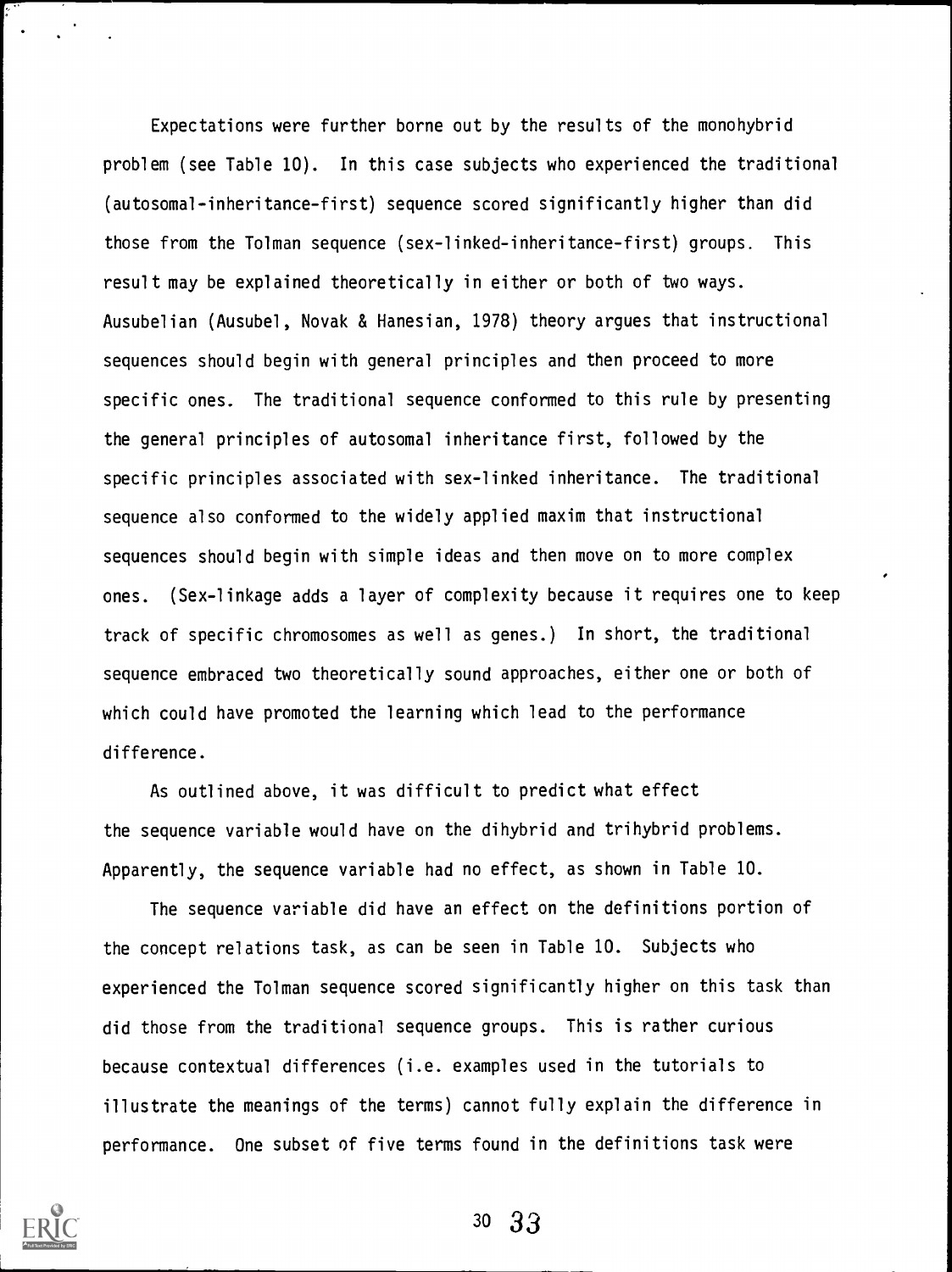defined using different examples, as dictated by the sequence variable. However, the other five were defined in precisely the same way. Interestingly, the subjects from the Tolman groups were more likely to correctly define terms from both subsets. Contextual differences might explain the disparity in performance for terms in the first subset, but what of those defined in the common way? Barring chance, this outcome eludes full explanation.

Finally, the sequence variable had no detectable effect on the outcome of the relationships task. This may mean, in light of the definitions result, that knowledge of the definitions of terms does not necessarily imply knowledge of their interrelationships.

#### CONCLUSIONS

In this study the integrated approach to teaching meiosis and genetics stressed gene-chromosome relationships, the importance of meiosis in determining the genetic composition of parental gametes, and the biological meanings of the symbols used in Punnett squares. When measured by the instrument developed by the investigator for this study, the pattern of results obtained from 41, college, introductory biology students who received computer-delivered instruction indicate that the integrated approach tends to promote higher achievement in genetics than the non-integrated approach. This conclusion is warranted because: the integrated subjects total achievement scores were significantly higher than those of the non-integrated subjects; the integrated subjects scored significantly higher on two, novel genetics problems; and, although not statistically significant, the integrated subjects outscored their non-integrated counterparts on the remaining eight achievement tasks.

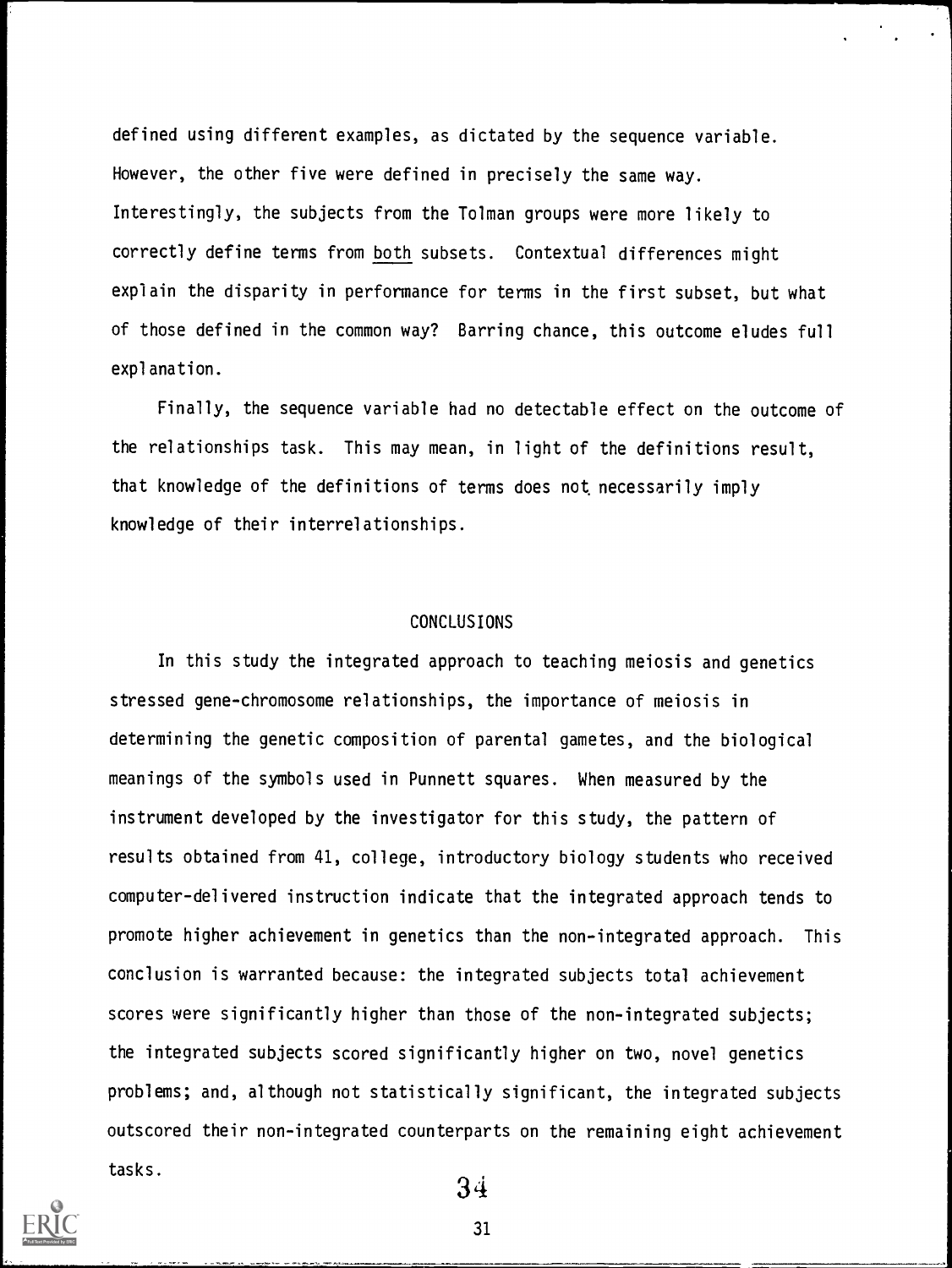This study also measured the effects of two different instructional sequences on the genetics achievement of college, introductory biology students. One sequence, devised by Tolman (1982), discussed single gene pair sex-linkage and monohybrid autosomal patterns of inheritance in that order; the other, considered more traditional, was the reverse. The overall effect of sequence is difficult to assess, considering. the general lack of pattern in the results and the conflict between the outcomes of the monohybrid problem (which favored the traditional sequence) and definitions task (which favored the Tolman sequence). It is perhaps safe to say that at the college level this study does not provide enough evidence to warrant the abandonment of the traditional sequence for that described by Tolman.

### FOOTNOTE

Research supported in part by National Science Foundation grant, "Program for Integration of Advanced Technology in Elementary Teacher Preparation", #TEI-8650056, James D. Lehman, Project Director.

#### **REFERENCES**

- Allen, R. D., & Moll, M. B. (1986). A realistic approach to teaching Mendelian genetics. The American Biology Teacher, 48, 227-230.
- Ausubel, D. P., Novak, J. D., & Hanesian, H. (1978). Educational psychology: A cognitive view (2nd ed.). New York: Holt, Rinehart and Winston.
- Borland International. (1985). Turbo Pascal version 3.0 reference manual. Scotts Valley, CA: Author.

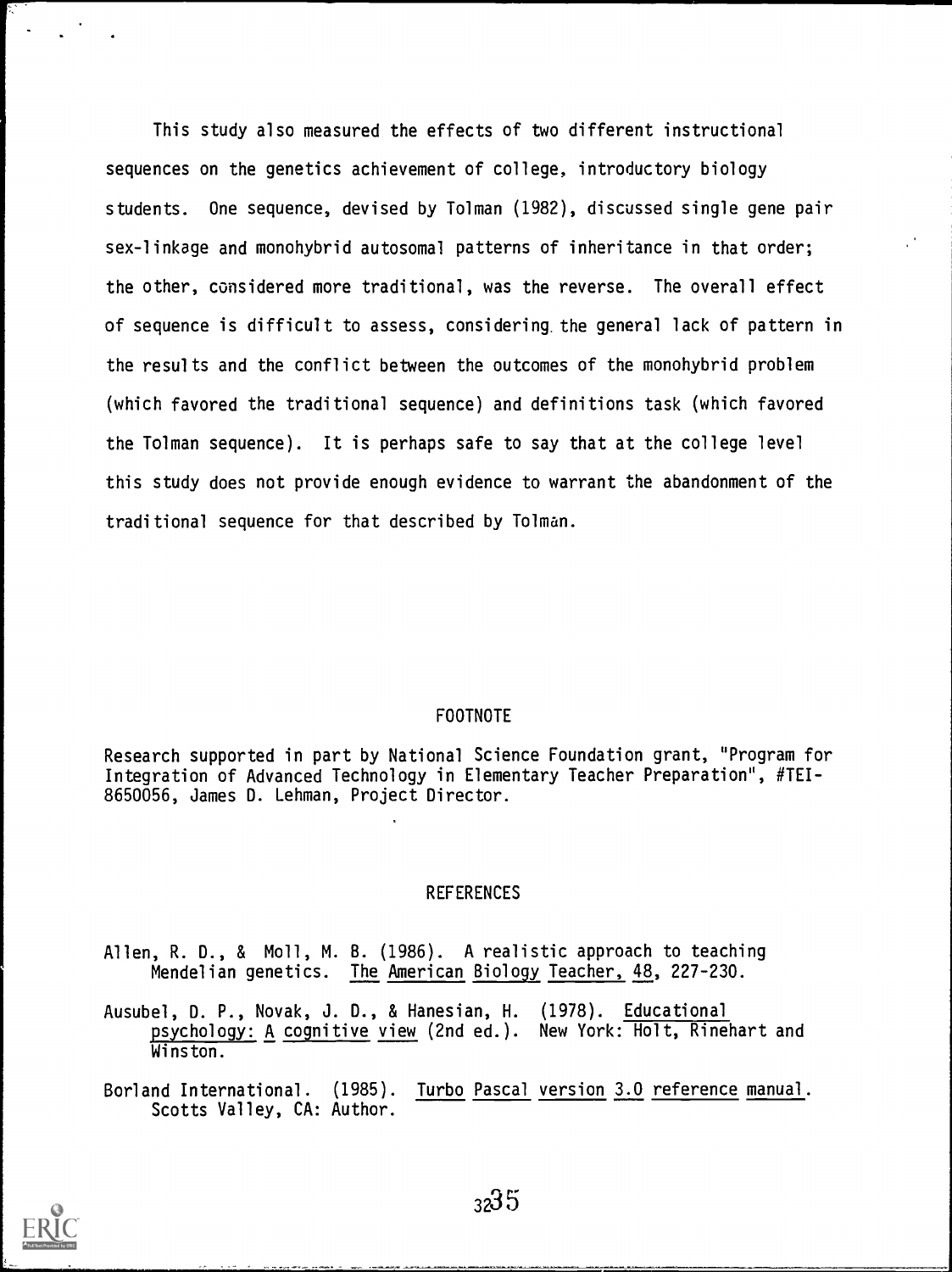- Browning, M. E. (1987). The effects of meiosis/genetics integration and instructional sequence on college biology student achievement in genetics. Unpublished doctoral dissertation, Purdue University, West Lafayette, Indiana.
- Browning, M. E., & Lehman, J. D. (in press). Identification of student misconceptions in genetics problem solving via computer program. Journal of Research in Science Teaching.
- Cho, H. H., Kahle, J. B., & Nordland, F. H. (1985). An investigation of high school biology textbooks as sources of misconceptions and difficulties in genetics and some suggestions for teaching genetics. Science Education, 69, 707-719.
- Finley, F. N., Stewart, J., & Yarroch, W. L. (1982). Teachers' perceptions of important and difficult science content. Science Education, 66, 531-538.
- Fisher, K. M., Lipson, J. I., Hildebrand, A. C., Miguel, L., Schoenbergn, N., & Porter, N. (1986). Student misconceptions and teacher assumptions in college biology. Journal of College Science Teaching, 15, 276-280.
- Fry, E. (1968). A readability formula that saves time. Journal of Reading, 11, 513-578.
- Fry, E. (1977). Fry's readability graph: Clarifications, validity, and extension to level 17. Journal of Reading, 21, 242-252.
- Hamilton, L. C. (1981). Sex differences in self-report errors: A note of caution. Journal of Educational Measurement, 18, 221-228.
- Hildebrand, A. C. (1985). Conceptual problems associated with understanding genetics: A review of the literature on genetics learning. Unpublished manuscript, University of California, Berkeley.
- Hurd, P. D., Bybee, R. W., Kahle, J. B., & Yager, R. E. (1980). Biology education in secondary schools of the United States. The American Biology Teacher, 42, 388-410.
- Johnstone, A. H., & Mahmoud, N. A. (1980). Isolating topics of high perceived difficulty in school biology. Journal of Biological Education, 14, 163-166.
- Kolers, P. A., Duchnicky, R. L., & Ferguson, D. C. (1981). Eye movement measurement of readability of CRT displays. Human Factors, 23, 517-527.
- Lehman, J. D. (1988, April). Integrating computers in the biology education of elementary teaching majors. Paper presented at the annual conference of the National Association of Research in Science Teaching, Lake Ozark, Mo.
- Longden, B. (1982). Genetics-are there inherent learning difficulties? Journal of Biological Education, 16, 135-140.

$$
38 - 36
$$

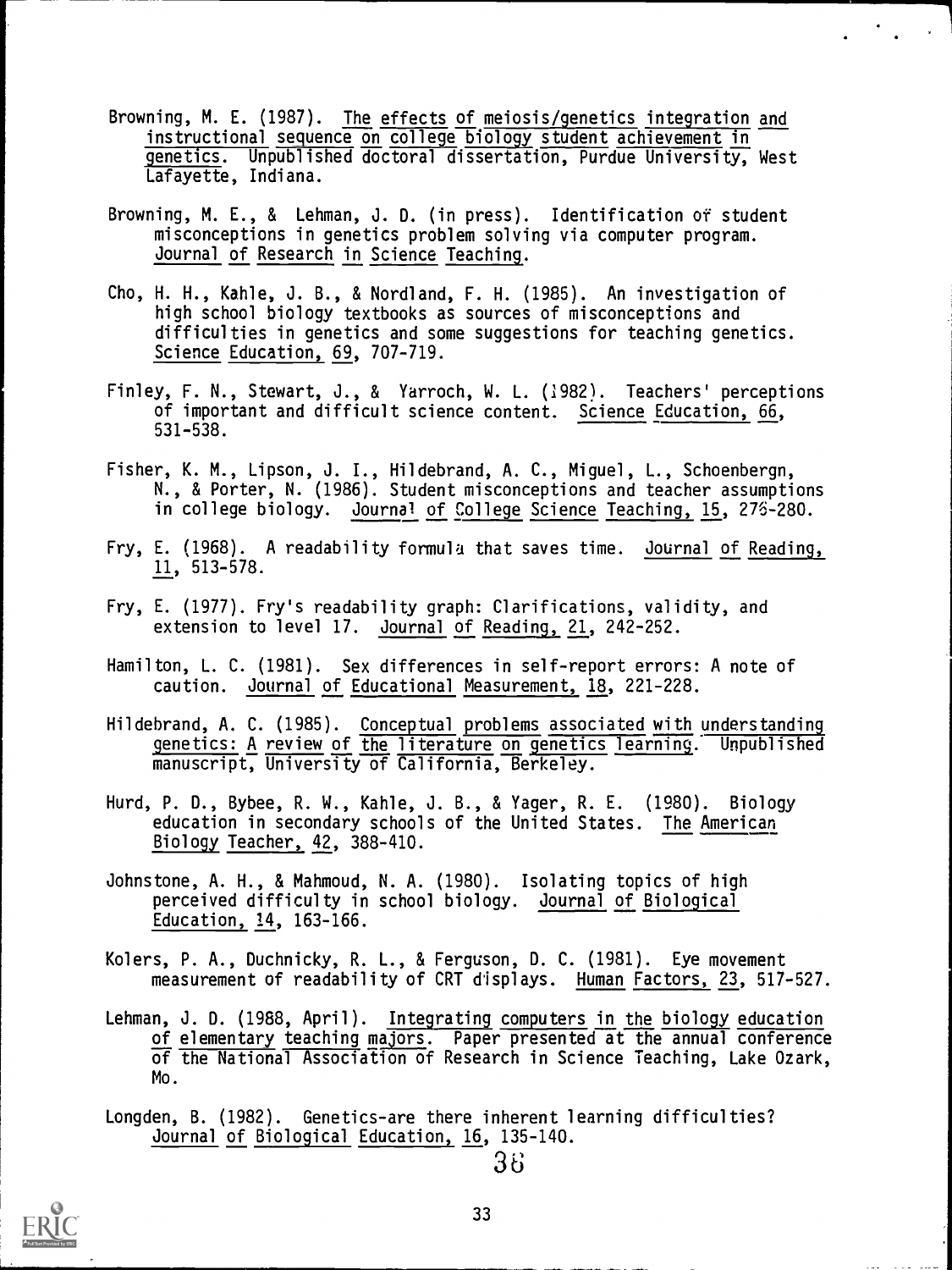- McInerney, J. D. (1986). Biology textbooks-whose business? The American Biology Teacher, 48, 396-400.
- Moll, M. B. & Allen, R. D. (1987). Student difficulties with Mendelian genetics problems. The American Biology Teacher, 49, 229-233.
- Oleron, G., & Tardieu, H. (1978). The influence of scrolling up on the recall of texts. In M. M. Gruneberg, P. E. Morris, & R. N. Sykes (Eds.) Practical Aspects of Memory. (pp. 137-144). London: Academic Press.
- Peard, T. L. (1983). The microcomputer in cognitive development research. In H. Helm & J. D. Novak (Eds.) Proceedings of the International Seminar or Misconceptions in Science and Mathematics. (pp. 112-126). Ithaca, New York: Cornell University.
- Stewart, J. H. (1982). Difficulties experienced by high school students when learning basic Mendelian genetics. The American Biology Teacher, 44, 80-84, 89.
- Stewart, J. H. (1983). Student problem solving in high school genetics. Science Education, 67, 523-540.
- Thomson, N. & Stewart, J. (1985). Secondary school genetics instruction: making problem solving explicit and meaningful. Journal of Biological Education, 19, 53-62.
- Tolman, R. R. (1982). Difficulties in genetics problem solving. The American Biology Teacner, 44, 525-527.
- Wivagg, D. (1987). High school biology textbooks and college biology teaching. The American Biology Teacher, 49, 71.



 $37$ 34

 $\ddot{\phantom{a}}$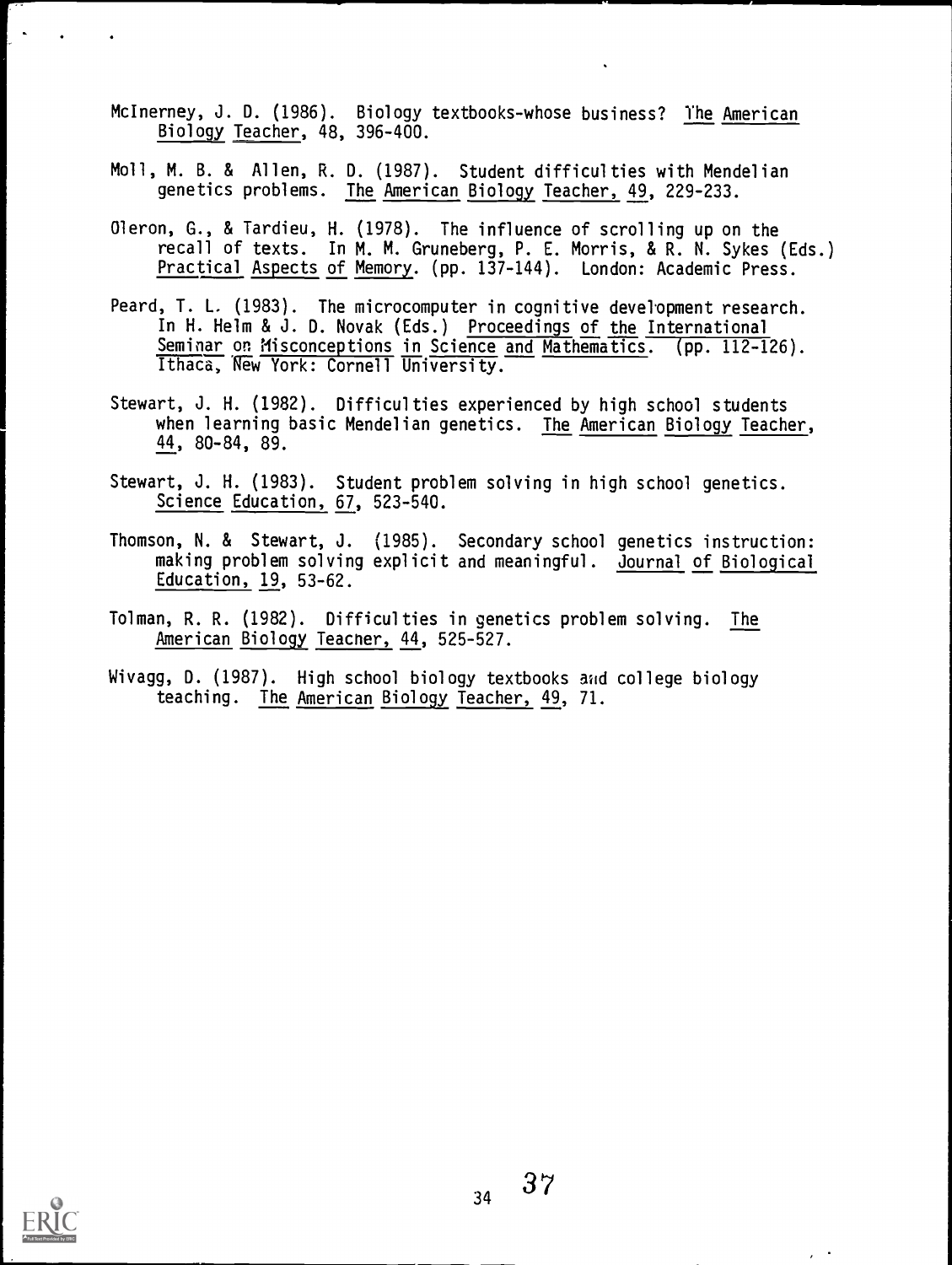# Appendix A

The Criterion Test and Scoring Key

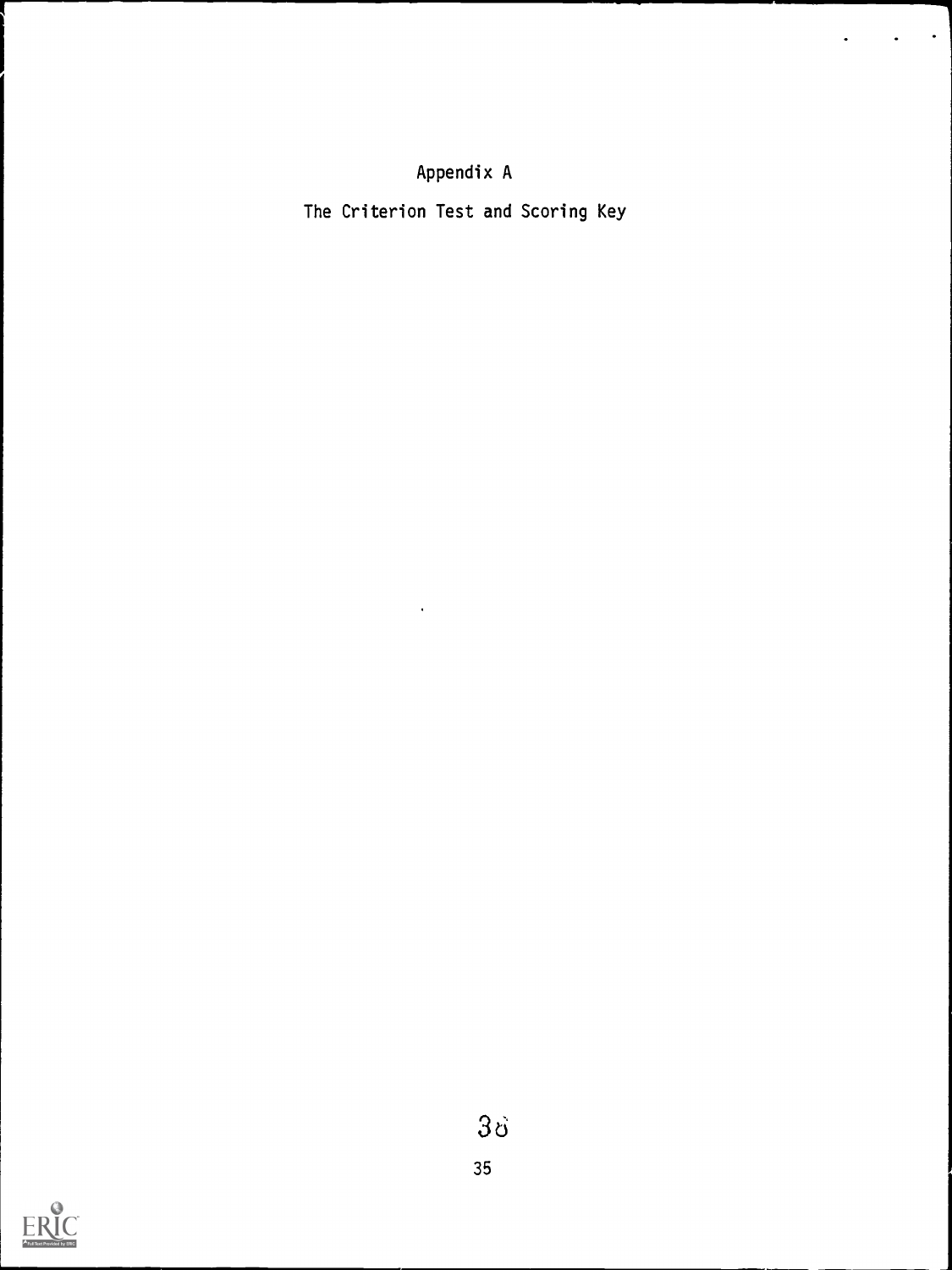Concepts and their relationships

Part A - definitions (Each definition was worth one point.)

Please define each term below in one or two sentences.

|  | 1) allele |  | A particular form of a gene. |  |  |  |  |
|--|-----------|--|------------------------------|--|--|--|--|
|--|-----------|--|------------------------------|--|--|--|--|

- 2) chromosome A complex structure composed of proteins and DNA that carry hereditary data.
- 3) DNA A nucleic acid that carries hereditary information capable of duplication and directing the metabolism of the cell.
- 4) gamete A haploid reproductive cell.
- 5) gene A unit of heredity that interacts with the environment to control the expression of a given trait.
- 6) heterozygous In a diploid organism, the state of having two different alleles in % given gene pair.
- 7) homologue One of a pair of chromosomes carrying genes controlling the expression of the same traits.
- 8) homozygous In a diploid organism, the state of having identical alleles in a given gene pair.
- 9) trait A general characteristic of an organism, eg. eye color, beta-globin production, etc. (A general term, more global than form or variety.)
- 10)zygote The single-celled entity created when an egg is fertilized by a sperm.

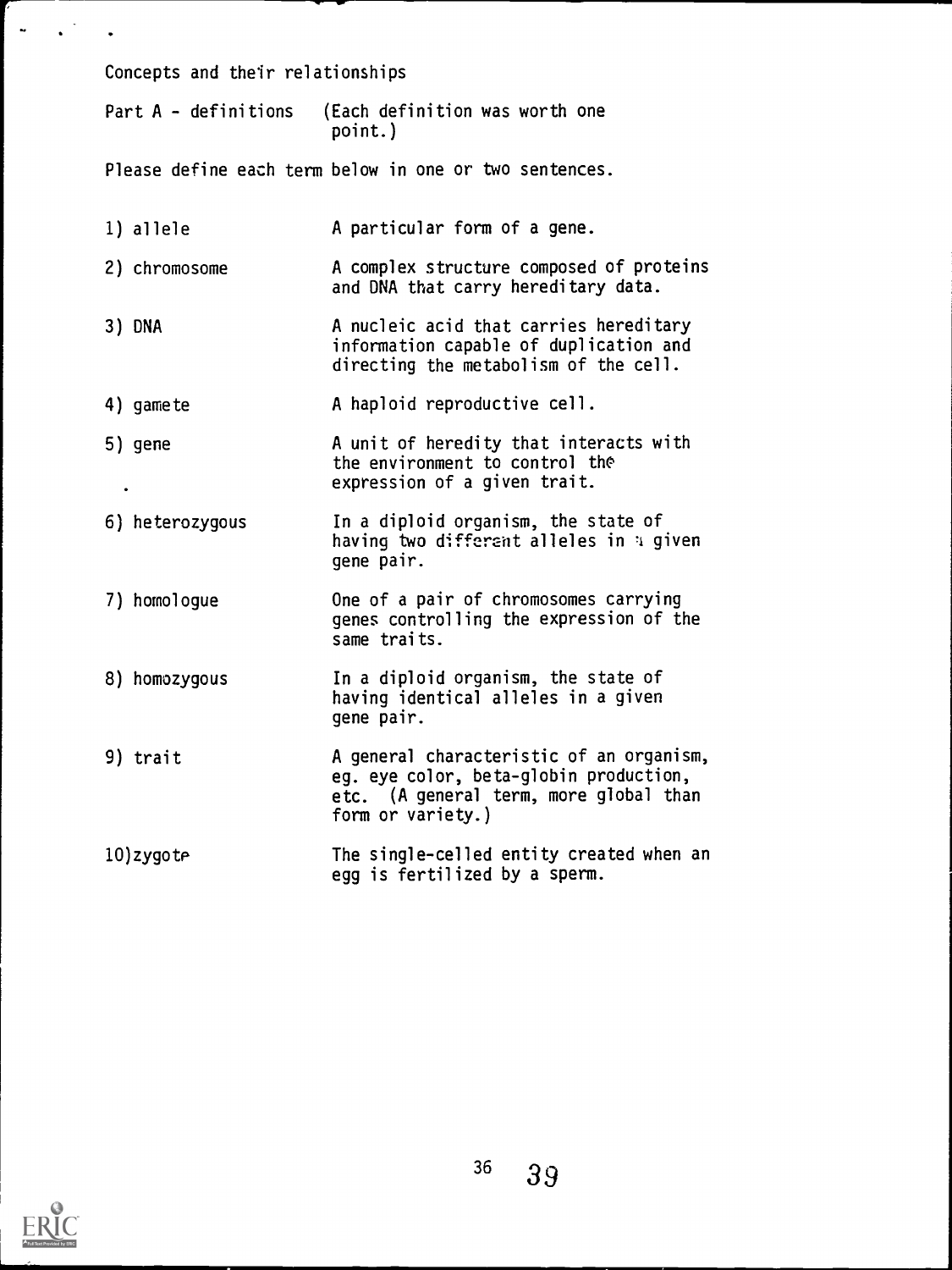Part B - relationships (Each relationship was worth one point.)

Below you will find pairs of terms. For each pair, please state in one or two sentences a relationship that exists between the terms.

Example: nucleus/chromosome

The nucleus is a cellular organelle that contains the chromosomes when cell division is not underway.

- 1) gene/DNA A gene is a specific segment of DNA.
- 2) gene/chromosome Genes are arranged linearly along a chromosome.
- 3) trait/allele An allele is responsible for the expression of a specific form (or variation of a trait.
- 4) gamete/homologue Each gamete should contain one homologue from each pair of homologues present in the cell that gave rise to the gamete.
- 5) gamete/allele Each gamete should contain one allele from each pair of alleles present in the cell that gave rise to the gamete.
- 6) zygote/homologue A zygote should contain homologous chromosomes in pairs.
- 7) zygote/allele A zygote should contain a pair of alleles for each gene.
- 8) trait/gene In most cases, a pair of genes, in form or another. controls the expression of a *iven* trait.

40

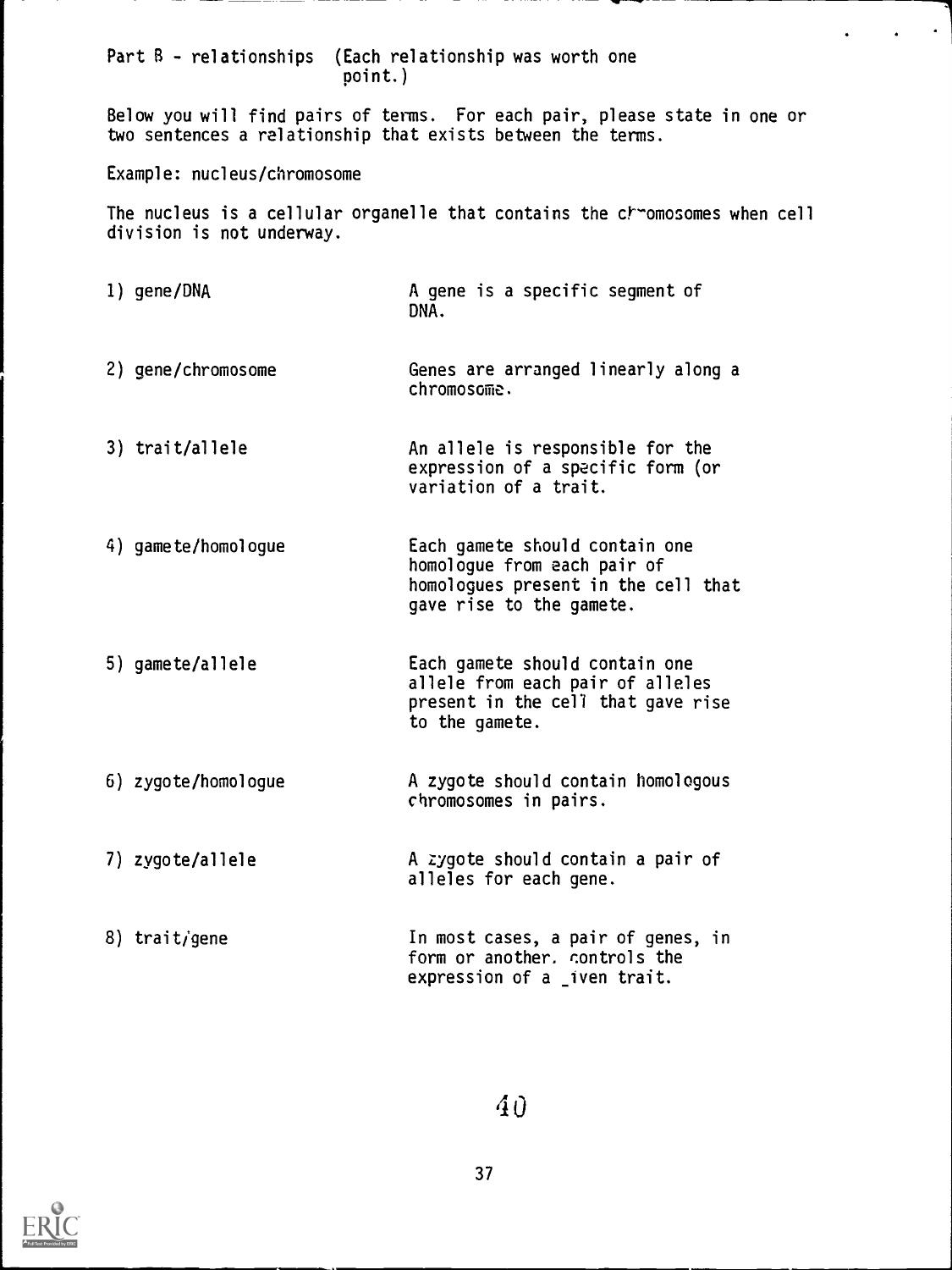3) It is possible to inherit a dominant allele that causes one to have extra fingers and toes, a condition called polydactyly. Suppose a woman who has 12 fingers marries a man who also has extra digits. They plan to have children. The genotypes of these people with respect to this gene pair are:

| Pp     | Pp     |
|--------|--------|
| mother | father |

Answer the following: (When representing genes, please underline all lower case letters.)

a) In terms of the genes above, what are the possible eggs of the mother?

Correct answer: P and p. Point value: 2.

b) In terms of the genes above, what are the possible sperm of the father?

Correct answer: P and p. Point value: 2.

c) Explain in detail how you determined what the genetic composition of the sperm of the father would be. Use any diagram(s) and/or rule(s) you feel are necessary. (Use the back, if necessary.)

> Correct meiotic explanations or diagrams - 4 points. Mention of meiosis, but no details - 1 point.

d) Show the genotypes of all possible zygotes that could result from these parents.

Correct answer: PP, Pp, and pp. Point value: 3.

e) Show the phenotype associated with each genotype in question (d) above. Explain how you determined each phenotype.

> Correct answer: PP - polydactyly - dominant allele effect. Pp - polydactyly - dominant allele masks recessive. pp - normal numbers of digits - recessive allele effect.

Point value: one point for each phenotype and one point for each correct explanation for a total of 6 points.

f) Show the ratio of the phenotypes of the offspring.

Correct answer: 3:1 polydactyly:normal. Point value: 1.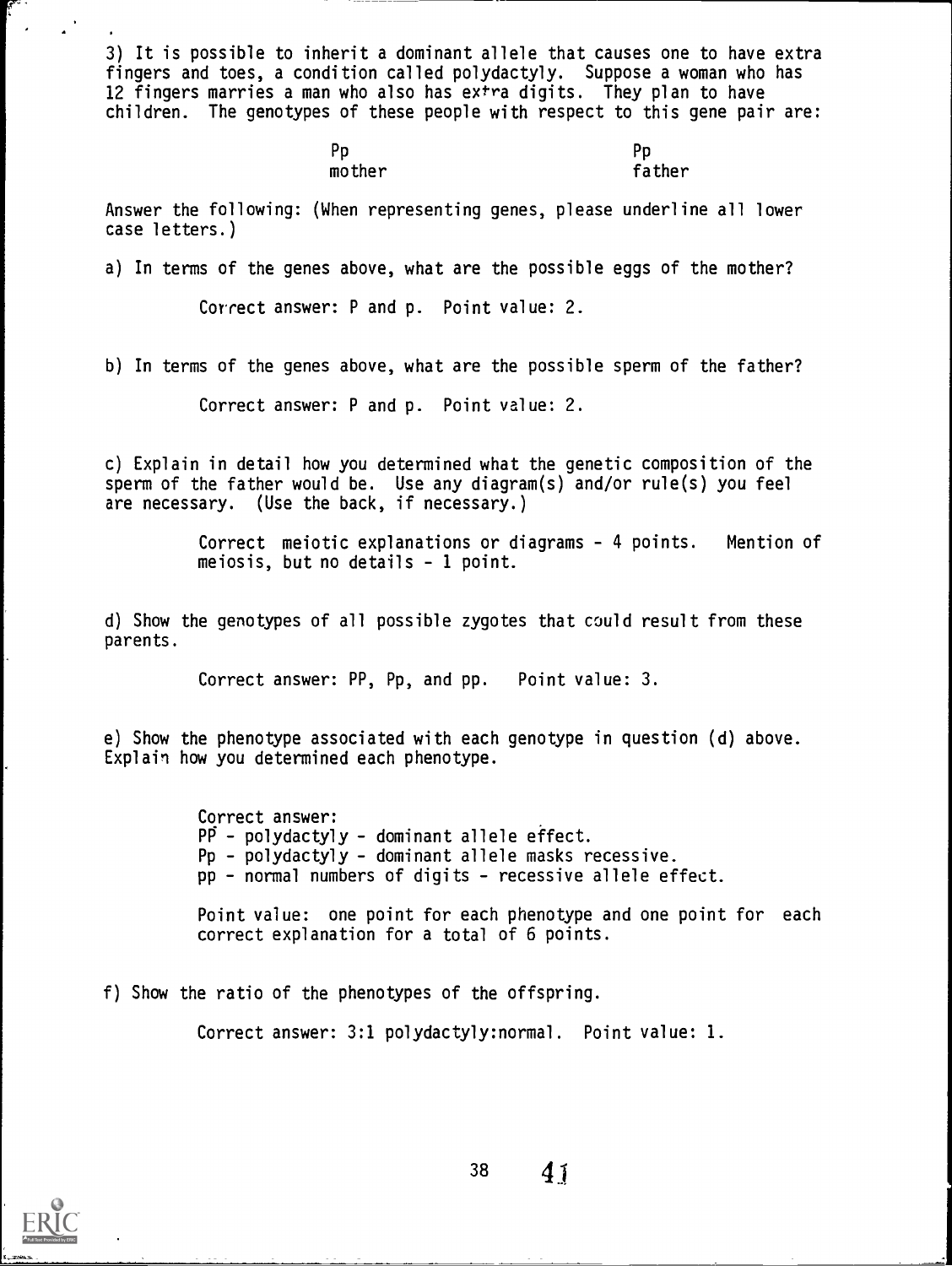g) Suppose the parents above plan to have 100 children, and they ask you to predict the phenotypes of their offspring with respect to the trait of polydactyly. What would be your best guess? EXPLAIN YOUR ANSWER.

> Correct answer: About 75 with polydactyly, 25 without. Also something must be said concerning the probabilistic nature of the prediction.

Point value: 2.

4) A woman who has normal hemoglobin production and will be afflicted with Huntington's Disease marries and has children with a man who carries the recessive beta-thalassemia allele and will also face Huntington's Disease. The following are their genotypes:

> TTHh TtHh mother father

Answer the following: (When representing genes, please underline all lower case letters.)

a) In terms of the genes above, what are the possible eggs of the mother?

Correct answer: TH and Th. Point value: 2.

b) In terms of the genes above, what are the possible sperm of the father?

Correct answer: TH, Th, tH, and th. Point value: 4.

c) Explain in detail how you determined what the genetic composition of the eggs of the mother would be. Use any diagram(s) and/or rule(s) you feel are necessary. (Use the back, if necessary.)

> Correct meiotic explanations or diagrams - 4 points. Mention of meiosis, but no details - 1 point.

d) Show the genotypes of all possible zygotes that could result from these parents.

Correct answer: (See question e). Point value: 8.

42

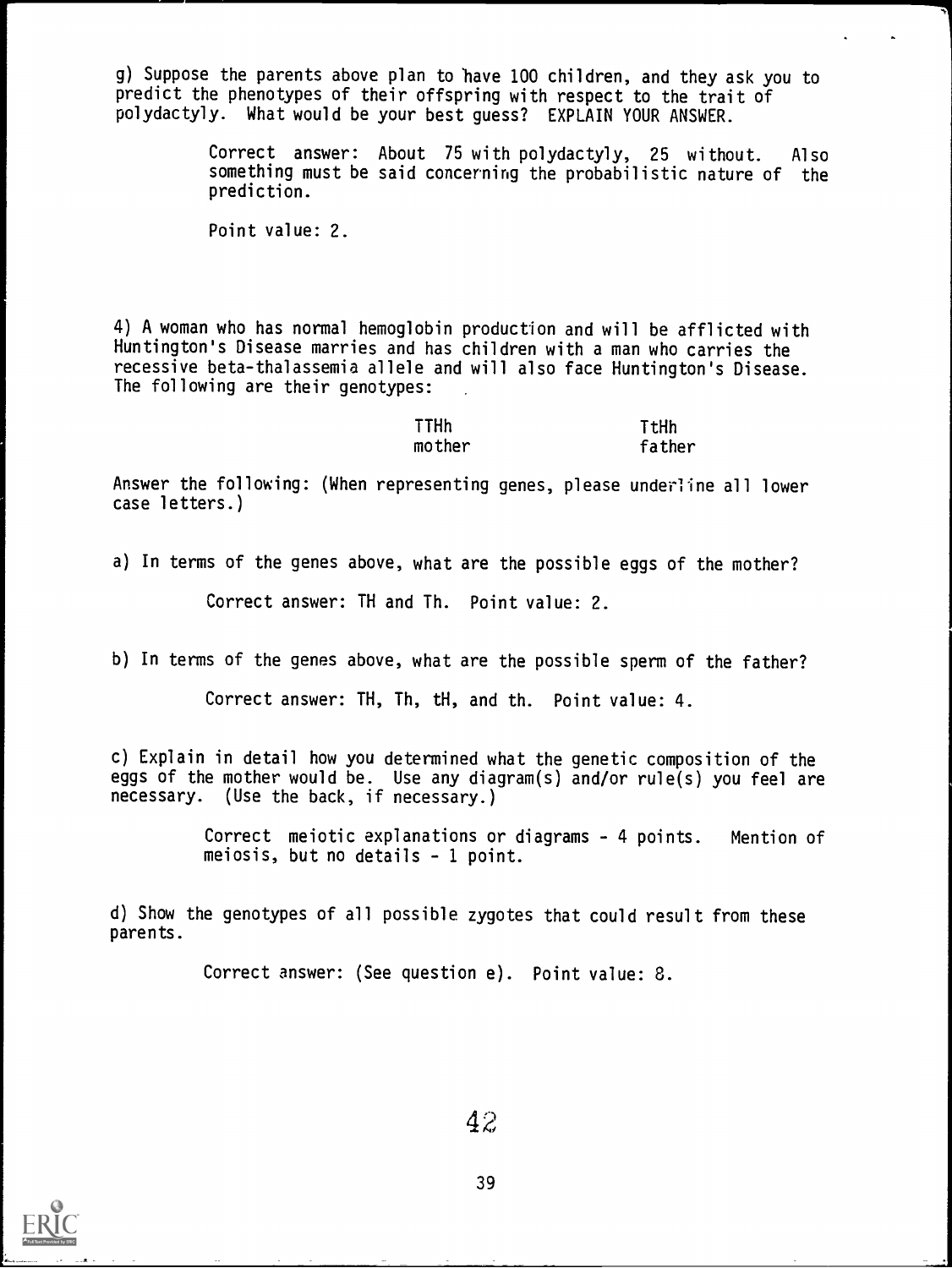e) Show the phenotype associated with each genotype in question (d) above.

| Correct answer: |              |
|-----------------|--------------|
| Genotype        | Phenotype    |
| <b>TTHH</b>     | HD*, No BT*  |
| <b>TTHh</b>     | HD, No BT    |
| <b>TtHH</b>     | HD, No BT    |
| TtHh            | HD, No BT    |
| <b>TTHh</b>     | HD, No BT    |
| TThh            | No HD, No BT |
| TtHh            | HD, No BT    |
| Tthh            | No HD, No BT |

\*HD - Huntington's Disease BT - Beta-thalassemia Point value: 8.

f) Show the ratio of the phenotypes of the offspring.

Correct Answer: 3:1 Huntington's Disease to No Huntington's Disease. (All offspring escape beta-thalassemia.)

Point Value: 1.

5) A woman who is Rh positive, a carrier of the beta-thalassemia recessive allele and has Huntington's Disease marries and has children with a man who is Rh positive, a carrier of the beta-thalassemia recessive allele and normal with respect to Huntington's Disease. The genotypes of the parents are:

| RrTtHh | RRTthh |
|--------|--------|
| mother | father |

Answer the following: (When representing genes, please underline all lower case letters.)

a) In terms of the genes above, what are the possible sperm of the father?

Correct answer: RTh and Rth. Point value: 2.

b) Explain in detail how you determined what the genetic composition of the sperm of the father would be. Use any diagram(s) and/or rule(s) you feel are necessary. (Use the back, if necessary.)

> Correct meiotic explanations or diagrams - 4 points. Mention of meiosis, but no details - 1 point. Showed correct meiosis with genes linked - 1 point.



 $\mathbf{1}$